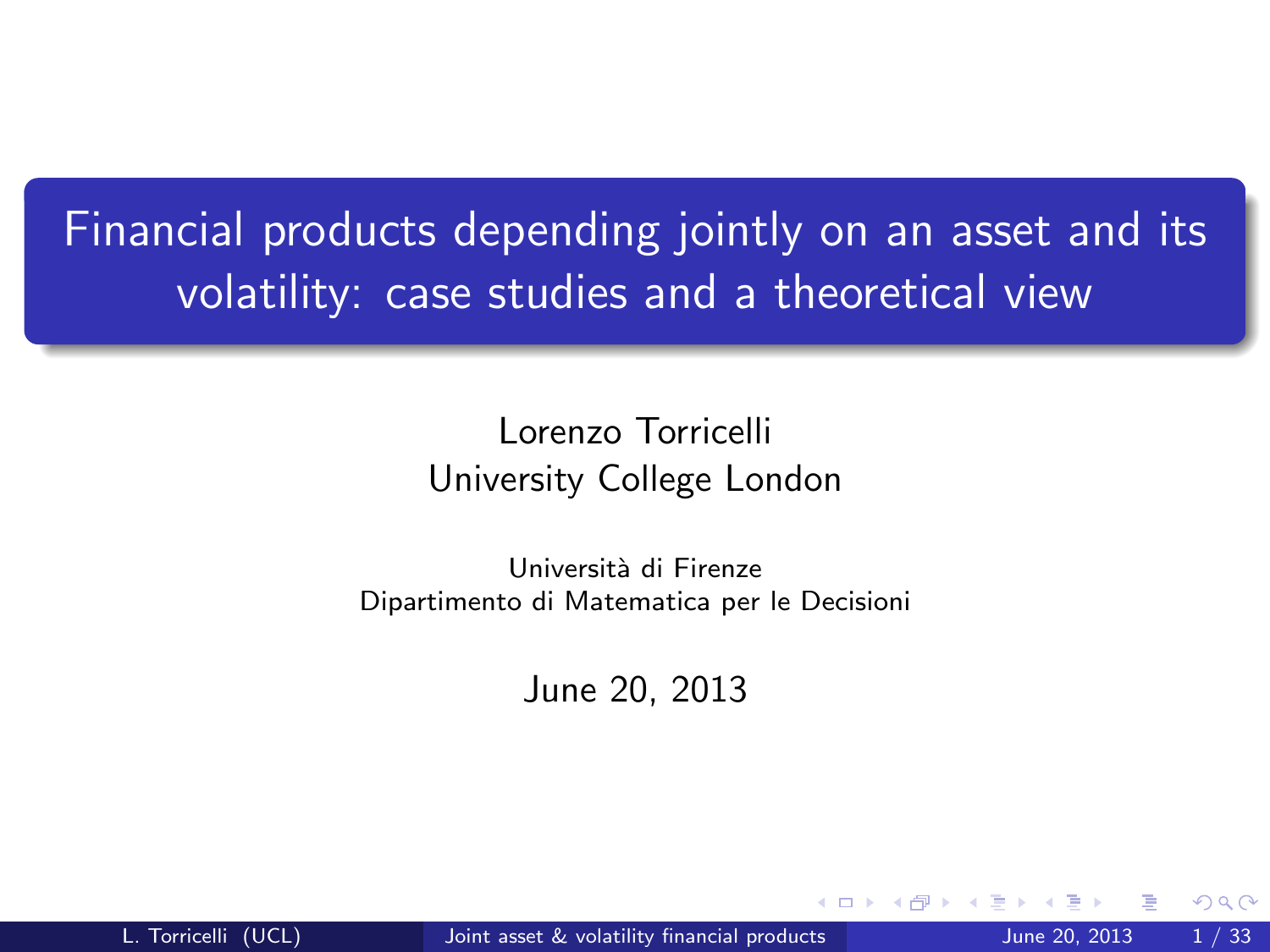#### **[Introduction](#page-2-0)**



3 [The target volatility option](#page-9-0)

4 [The target volatility strategy](#page-25-0)

5 [Joint asset/volatility derivatives: the general problem](#page-38-0)

 $\leftarrow$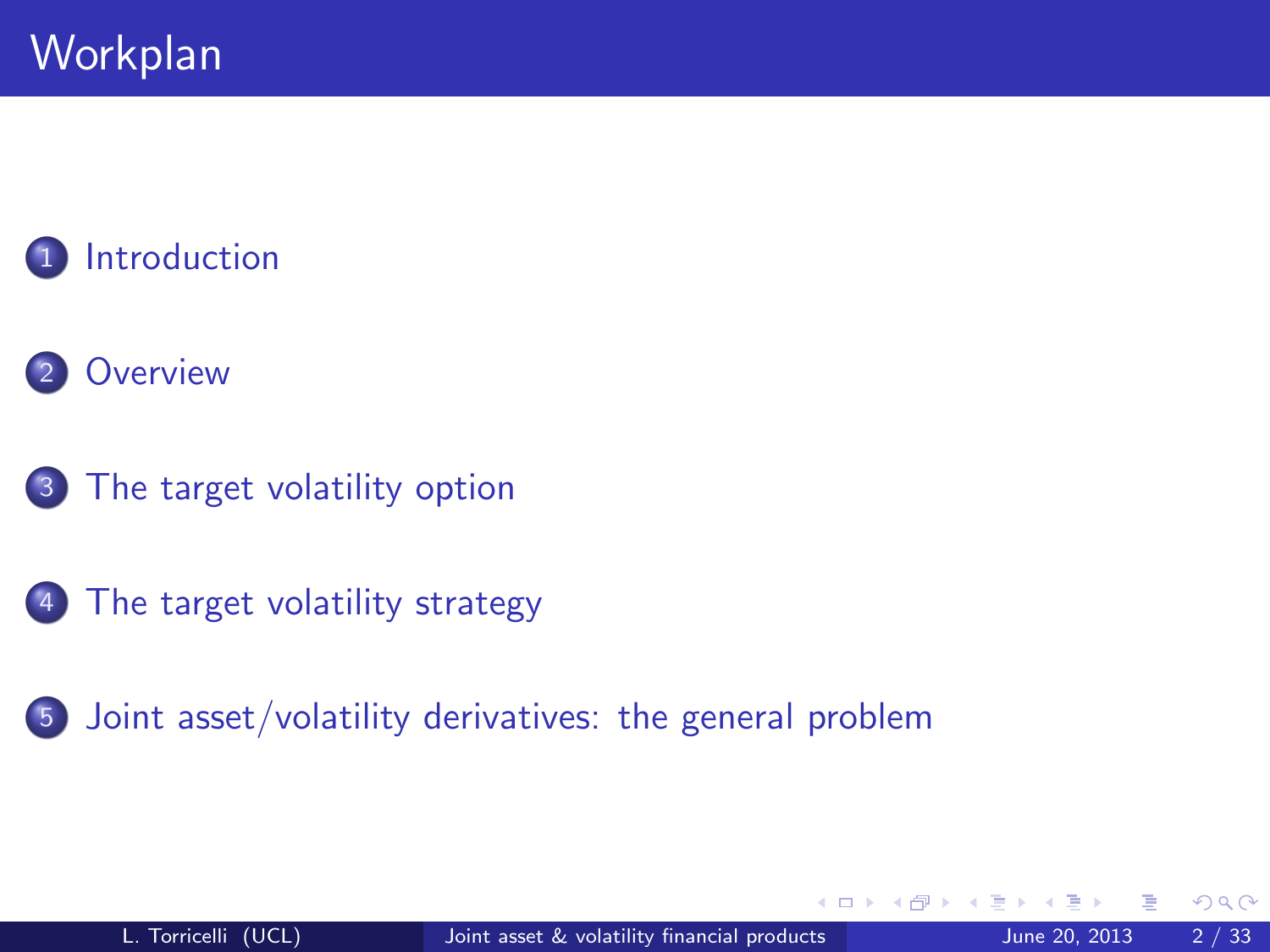Such constructs have been engineered for the following purposes:

<span id="page-2-0"></span>• For a better control and assessment of the investment risk;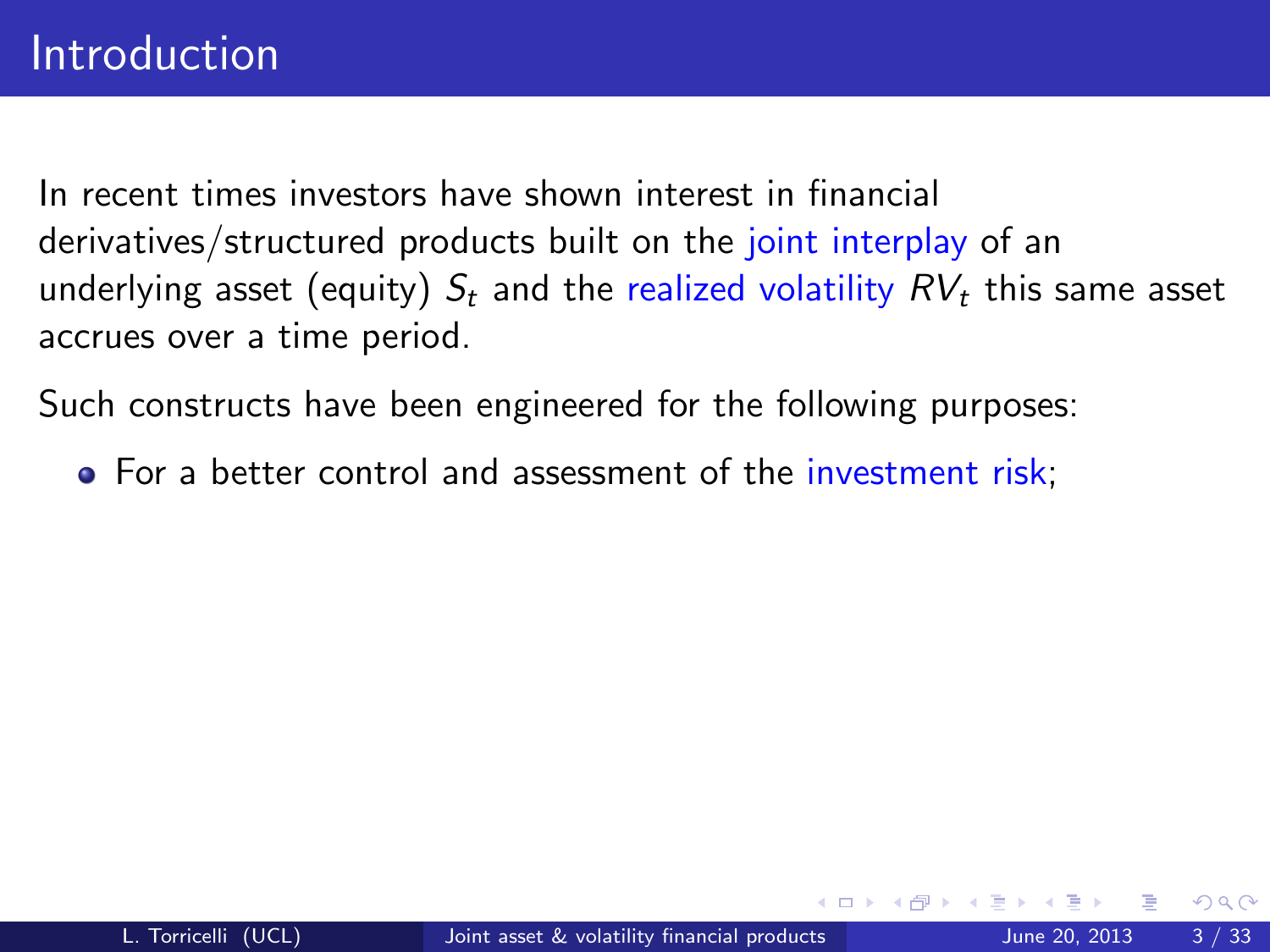Such constructs have been engineered for the following purposes:

- For a better control and assessment of the investment risk;
- To simplify the valuation framework in sophisticated market environments;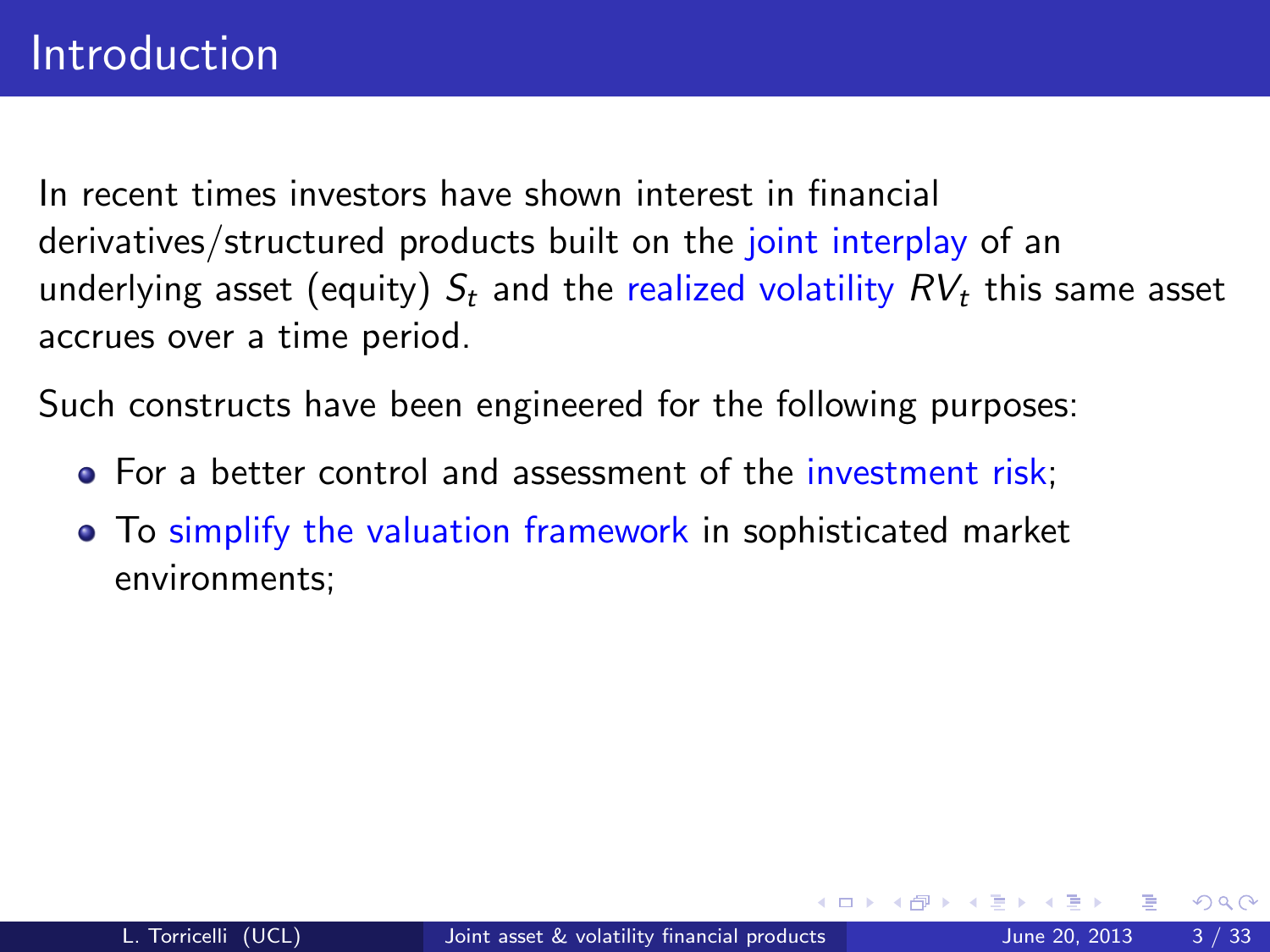Such constructs have been engineered for the following purposes:

- For a better control and assessment of the investment risk;
- To simplify the valuation framework in sophisticated market environments;
- To express joint views of equity and volatility performances;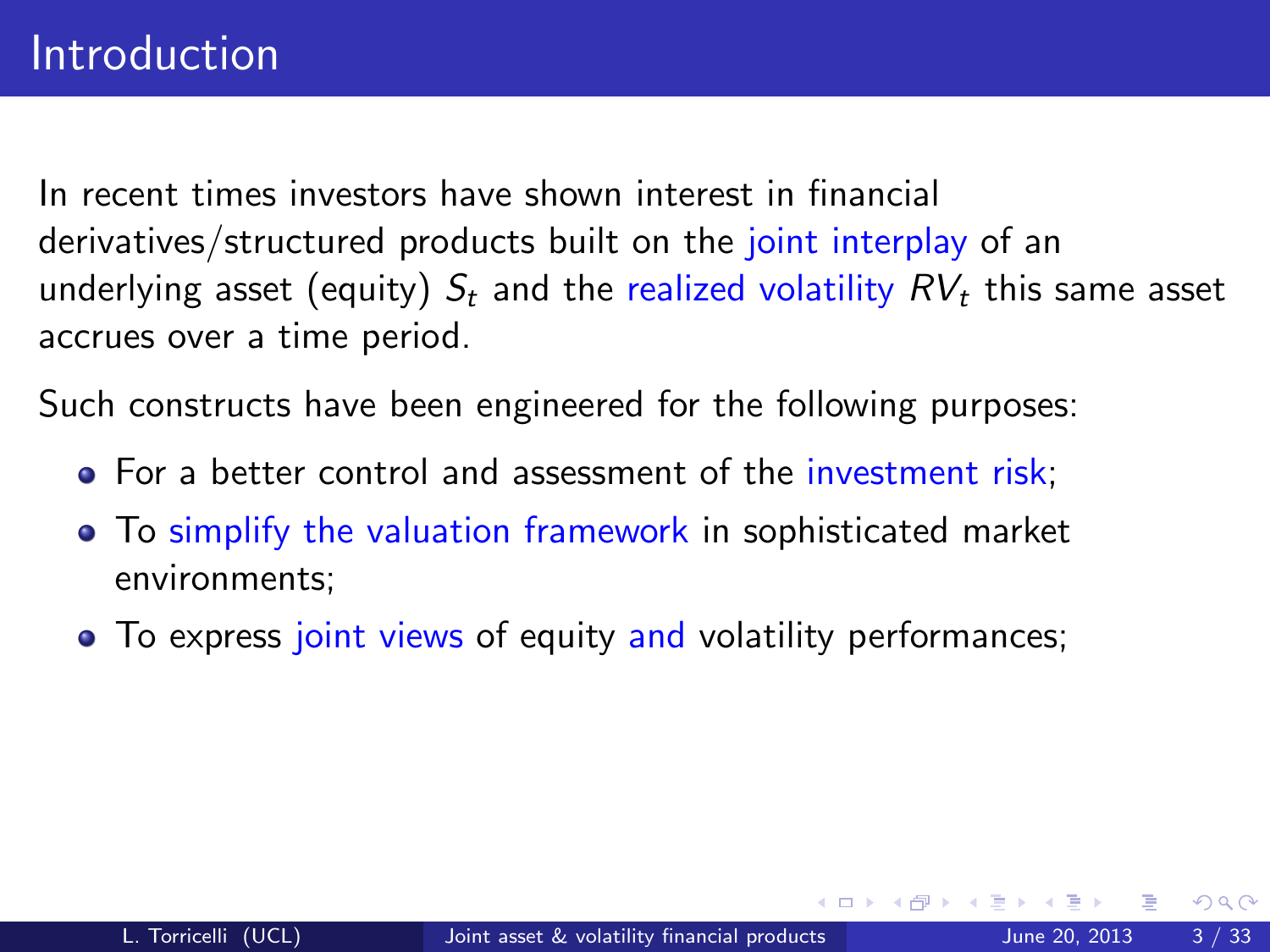Such constructs have been engineered for the following purposes:

- For a better control and assessment of the investment risk;
- To simplify the valuation framework in sophisticated market environments;
- To express joint views of equity and volatility performances;
- To be able to in trade vanilla type instruments when markets are under stress, in particular when high implied volatilities give rise to unaccessible prices.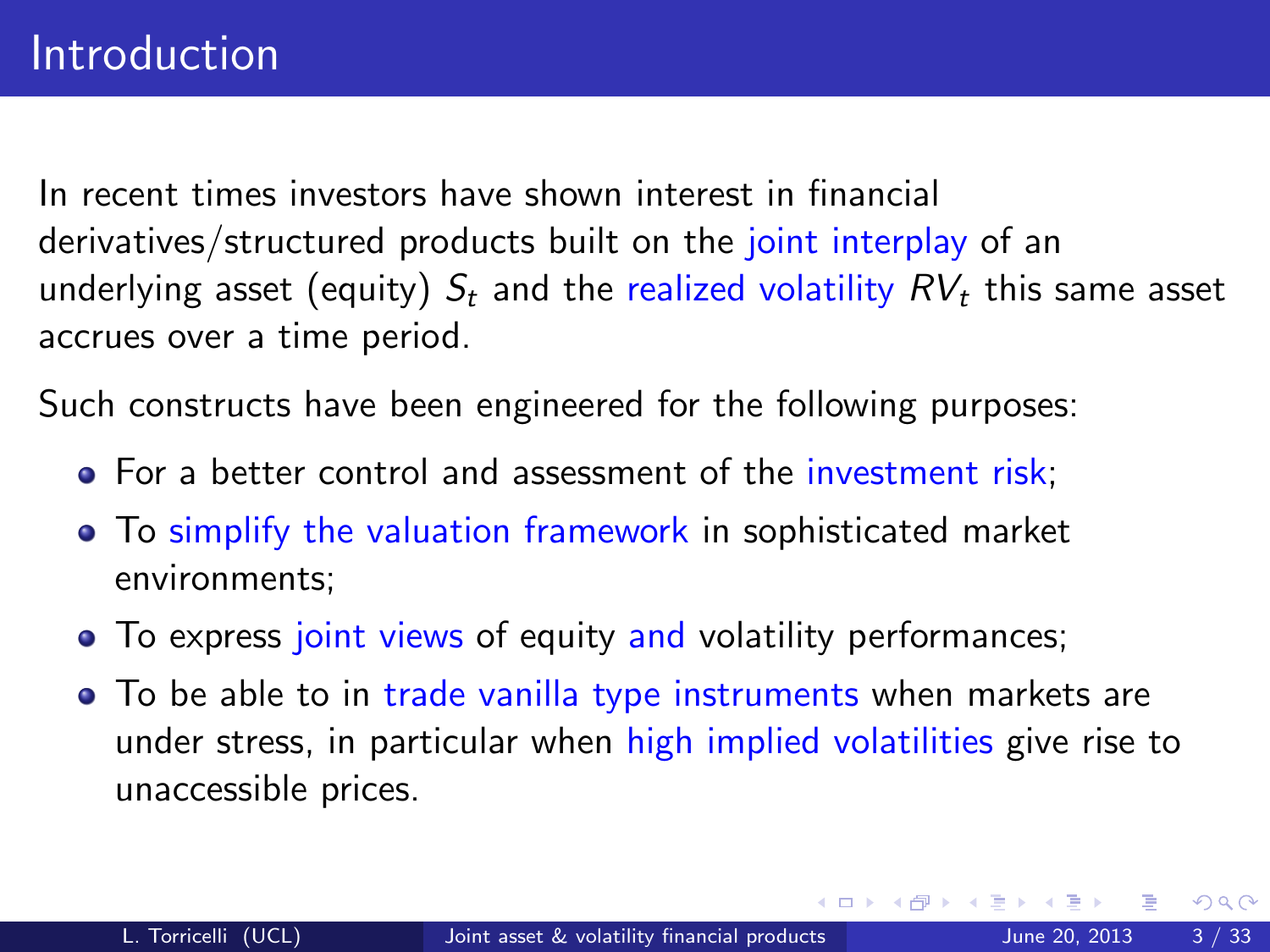We study specific instances of these investments and then move on to a more theoretical valuation approach. Specifically, we will illustrate:

<span id="page-6-0"></span>**1** The target volatility option, a joint asset and volatility derivative written in an option format;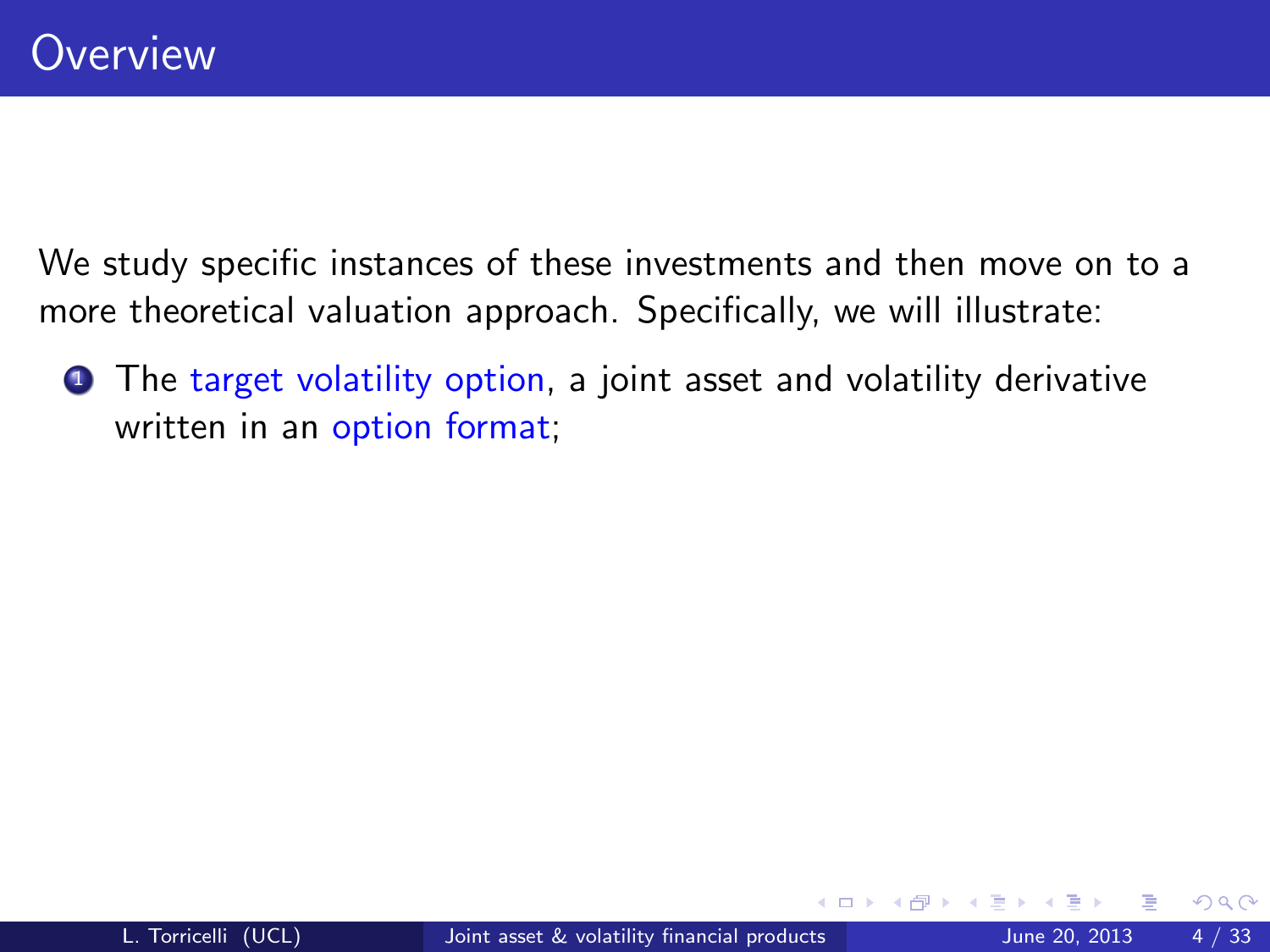We study specific instances of these investments and then move on to a more theoretical valuation approach. Specifically, we will illustrate:

- **1** The target volatility option, a joint asset and volatility derivative written in an option format;
- <sup>2</sup> The target volatility strategy; a structured investment strategy consisting in rebalancing the equity proportion in a portfolio with the volatility it realizes;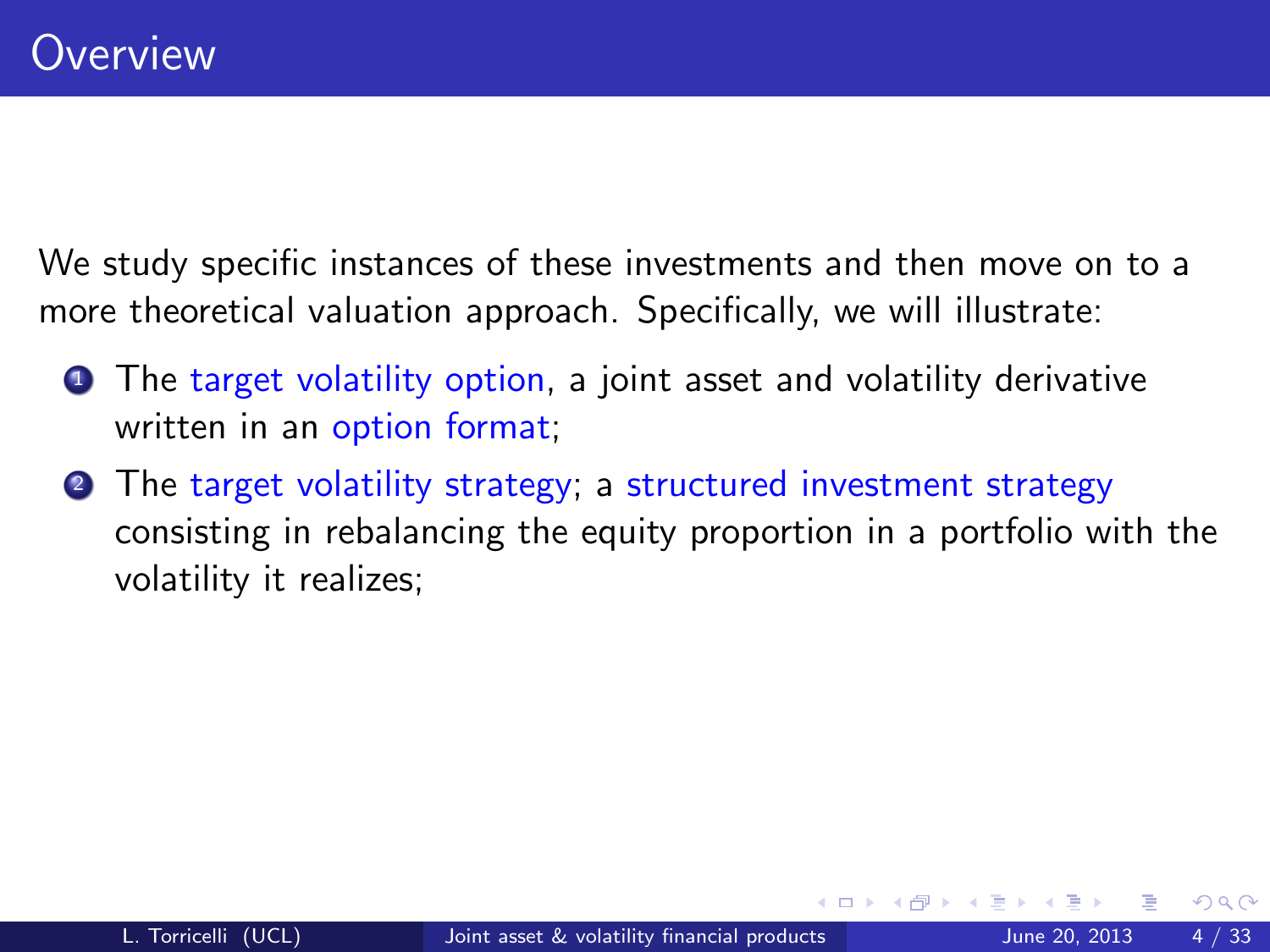We study specific instances of these investments and then move on to a more theoretical valuation approach. Specifically, we will illustrate:

- **1** The target volatility option, a joint asset and volatility derivative written in an option format;
- <sup>2</sup> The target volatility strategy; a structured investment strategy consisting in rebalancing the equity proportion in a portfolio with the volatility it realizes;
- <span id="page-8-0"></span>**3** The valuation problem of a general joint asset/volatility derivative in a stochastic volatility model, and produce risk-neutral pricing formulae.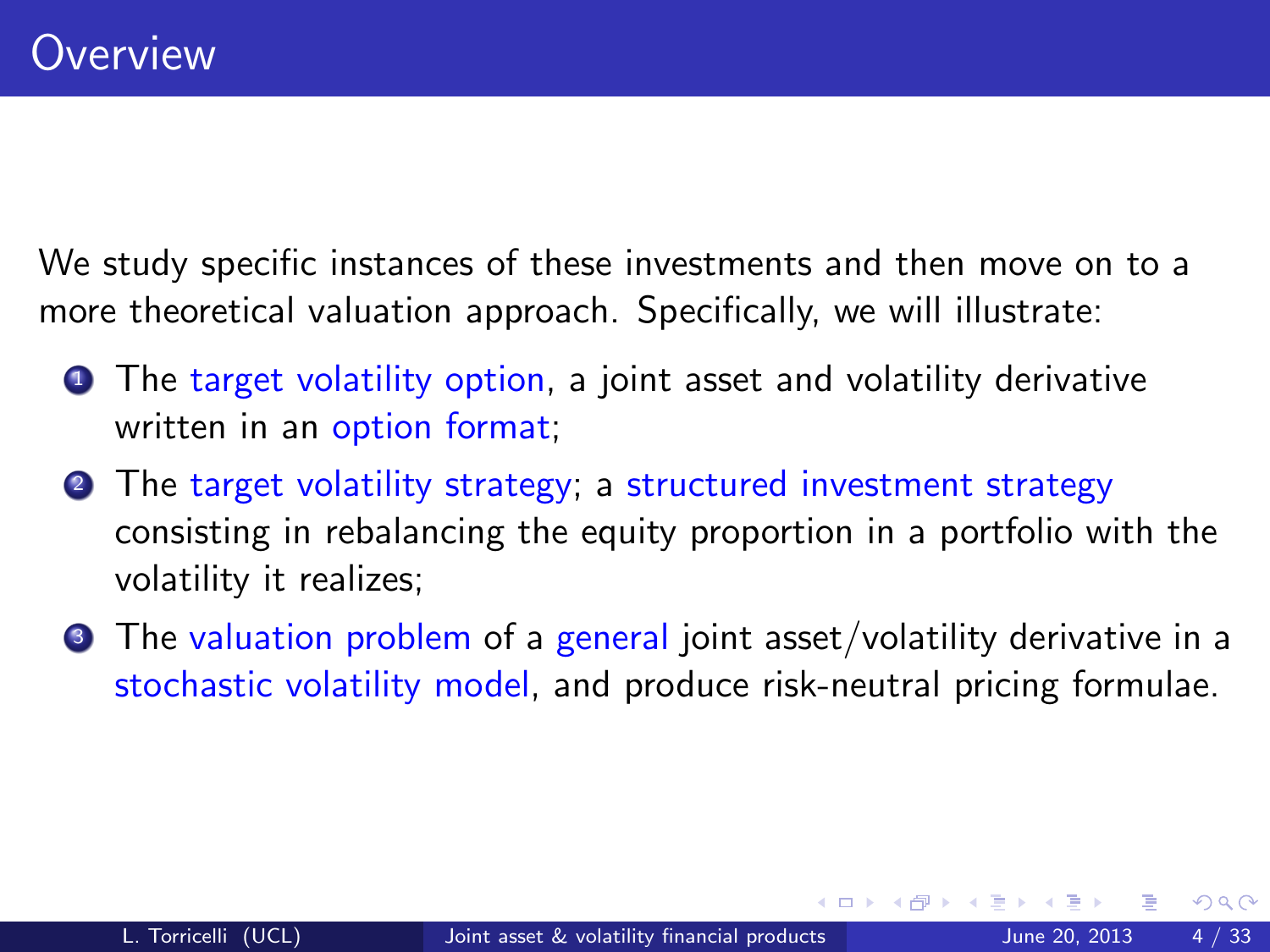In a market setting where no interest rate is paid on bonds, let  $S_t$  be an equity modeled through a stochastic volatility process  $\sigma_t$ , i.e.:

$$
dS_t = \sigma_t S_t dW_t \tag{1}
$$

for a Wiener process  $W_t$ . The realized variance of  $\mathcal{S}_t$  is the annualized quadratic variation of  $X_t = \log \mathcal{S}_t$ , i.e. the quantity

<span id="page-9-0"></span>
$$
\frac{\langle X \rangle_t}{t} = \frac{1}{t} \int_0^t \sigma_s^2 ds \tag{2}
$$

This is the usual continuous-time proxy of the annualized variance of the equity log-returns compounded in  $[0, t]$ . We assume also that the processes  $S_t$  and  $\sigma_t$  are independent.

The realized volatility  $RV_t$  is thus simply  $\sqrt{\langle X\rangle_t/t}.$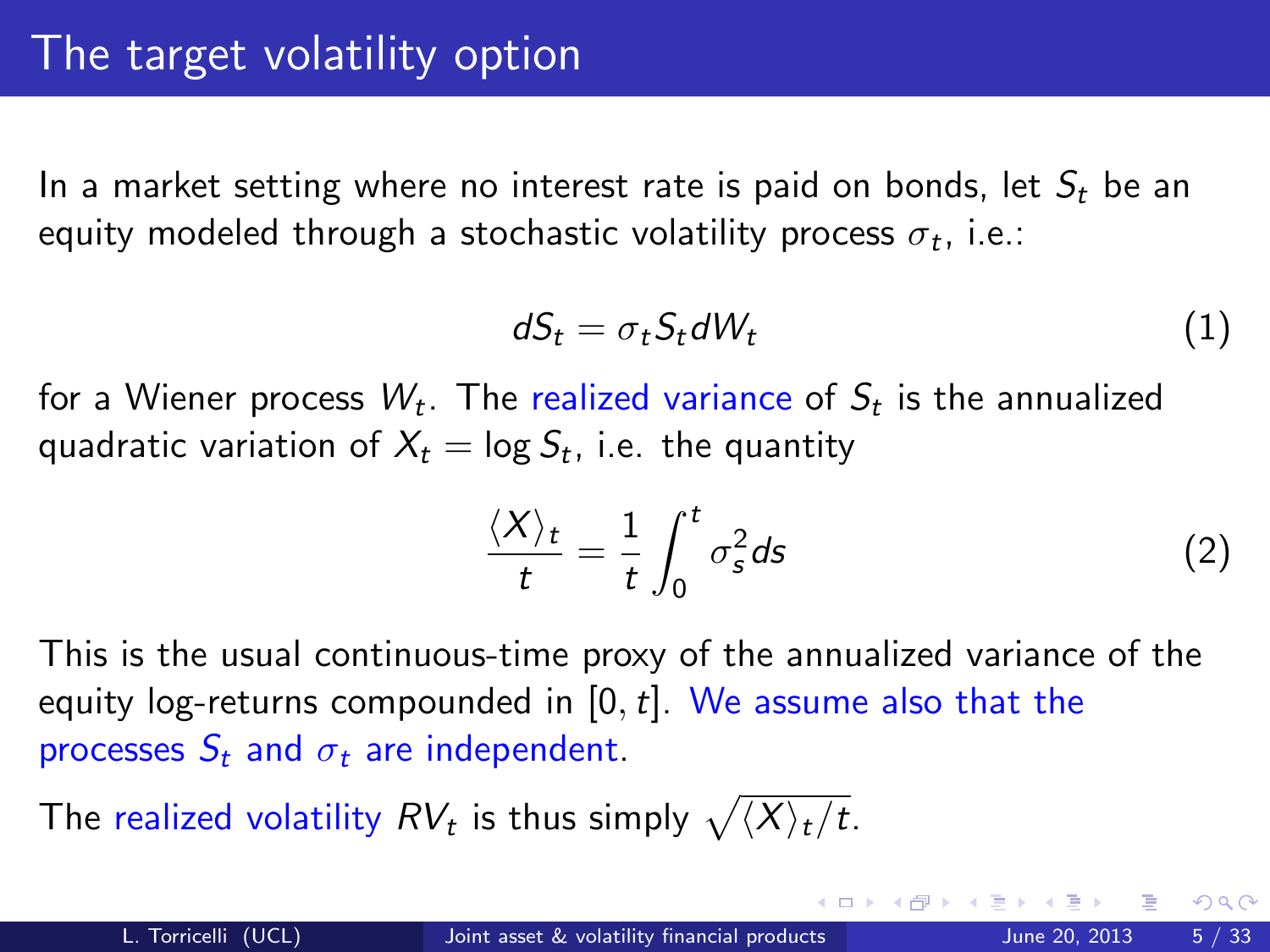The target volatility option (TVO) is a European-type derivative contract written on  $S_t$  and  $\langle X \rangle_t$  paying off at maturity T:

$$
TVO_T = \frac{\overline{\sigma}}{RV_T}(S_T - K)^+ = \overline{\sigma}\sqrt{\frac{T}{\langle X\rangle_T}}(S_T - K)^+ \tag{3}
$$

for a fixed strike price K and a pre-specified target volatility level  $\overline{\sigma}$  written in the contract.

We shall show two pricing results for the TVO valuation problem:

**1** An approximated formula based on a Taylor series expansion of the Black-Scholes call payoff in the variable K around  $S_0$ ;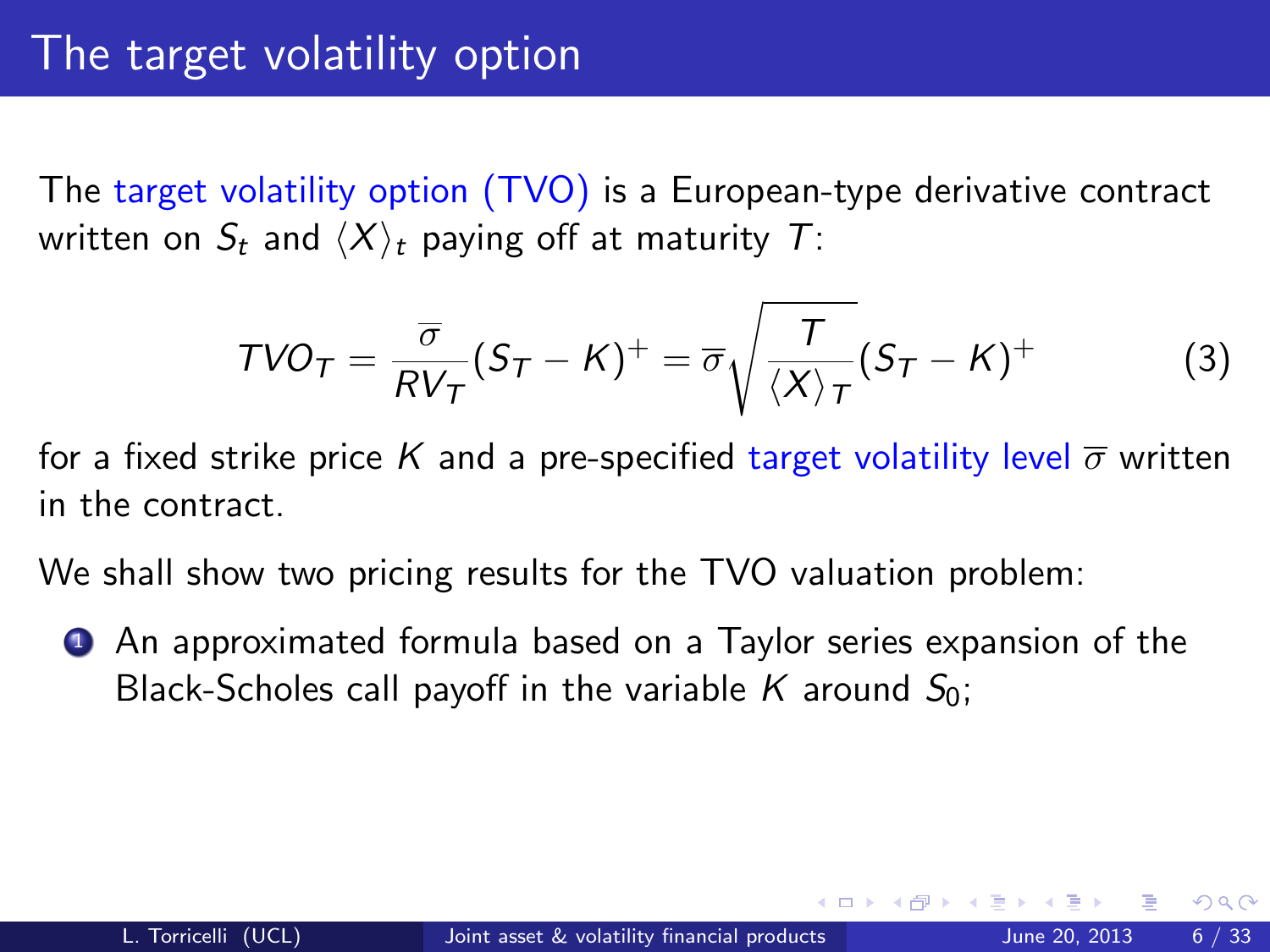The target volatility option (TVO) is a European-type derivative contract written on  $S_t$  and  $\langle X \rangle_t$  paying off at maturity T:

<span id="page-11-0"></span>
$$
TVO_T = \frac{\overline{\sigma}}{RV_T}(S_T - K)^+ = \overline{\sigma}\sqrt{\frac{T}{\langle X\rangle_T}}(S_T - K)^+ \tag{3}
$$

for a fixed strike price K and a pre-specified target volatility level  $\overline{\sigma}$  written in the contract.

We shall show two pricing results for the TVO valuation problem:

- **1** An approximated formula based on a Taylor series expansion of the Black-Scholes call payoff in the variable K around  $S_0$ ;
- <sup>2</sup> A semi-closed integral formula based on the inversion of the Laplace transform of the payoff in the log-strike.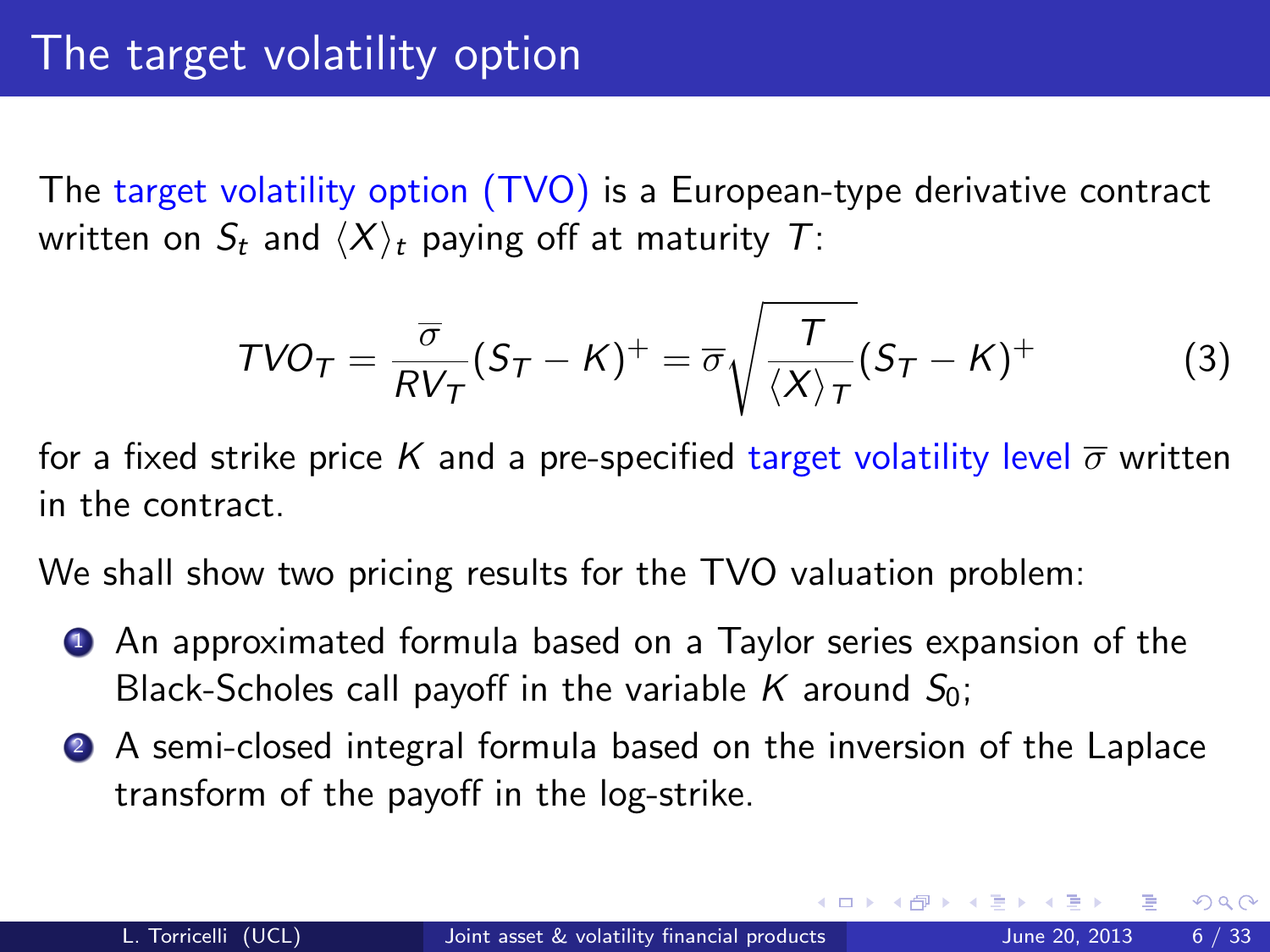### The target volatility option

The motivation for such a contract is as follows. Assume that an at-the-money  $(K = S_0)$  TVO is traded. By taking risk-neutral expectations and using the conditioning trick and the Bachelier approximation for the Call price yields:

<span id="page-12-0"></span>
$$
\mathbb{E}\left[\overline{\sigma}\sqrt{\frac{T}{\langle X\rangle_{t}}}(S_{T}-S_{0})^{+}\right]=\mathbb{E}\left[\left[\overline{\sigma}\sqrt{\frac{T}{\langle X\rangle_{t}}}(S_{T}-S_{0})^{+}|\sigma_{T}\right]\right]
$$
(4)  

$$
=\mathbb{E}\left[\sqrt{\frac{T}{\langle X\rangle_{t}}}\mathcal{C}^{BS}(S_{0},S_{0},\langle X\rangle_{t})\right]\sim\mathbb{E}\left[\sqrt{\frac{T}{\langle X\rangle_{t}}\frac{\langle X\rangle_{t}}{\sqrt{2\pi}}}\right]=\overline{\sigma}\sqrt{\frac{T}{2\pi}}=(5)
$$

$$
\mathcal{C}^{BS}(S_{0},S_{0},\overline{\sigma})
$$
(6)

that is, the price of an at-the-money TVO having target volatility  $\bar{\sigma}$  is approximately the at-the-money Black-Scholes call price of implied volatility  $\overline{\sigma}$ .

What if  $K \neq S_0$  $K \neq S_0$  ranges in a neighbourhood of  $S_0$ ?

<span id="page-12-1"></span> $QQ$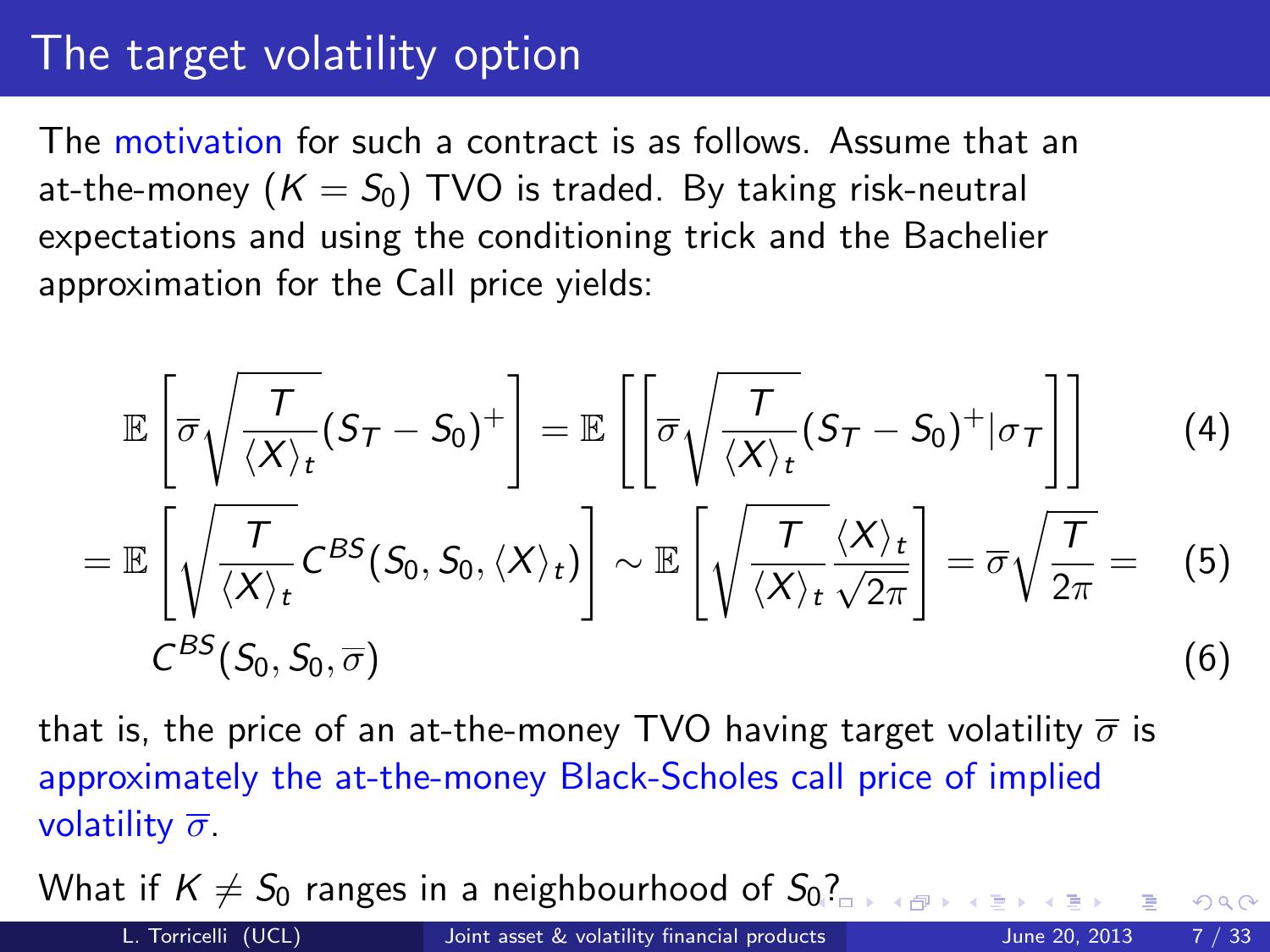If we take up equation [\(4\)](#page-12-0) and let  $K \neq S_0$ , we see again that due to independence of  $S_t$  and  $\langle X \rangle_t$  pricing a TVO is equivalent to pricing the a volatility derivative  $\sqrt{\frac{ T}{\langle X \rangle_t}} C^{BS}(S_0, K, \langle X \rangle_t)$ , i.e.:

<span id="page-13-1"></span><span id="page-13-0"></span>
$$
TVO_0 = \mathbb{E}\left[\overline{\sigma}\sqrt{\frac{T}{\langle X\rangle_T}} C^{BS}(S_0, K, \langle X\rangle_T)\right]
$$
(7)

To obtain a price we proceed as follows:

 $\bullet$  We develop  $\mathcal{C}^{BS}(S_0, K, \textcolor{red}{x})$  as a function of  $K$  in its Taylor series around  $S_0$  and multiply the series thus obtained by the factor  $\overline{\sigma}\sqrt{\frac{T}{\mathsf{x}}}$  $\frac{1}{x}$ ;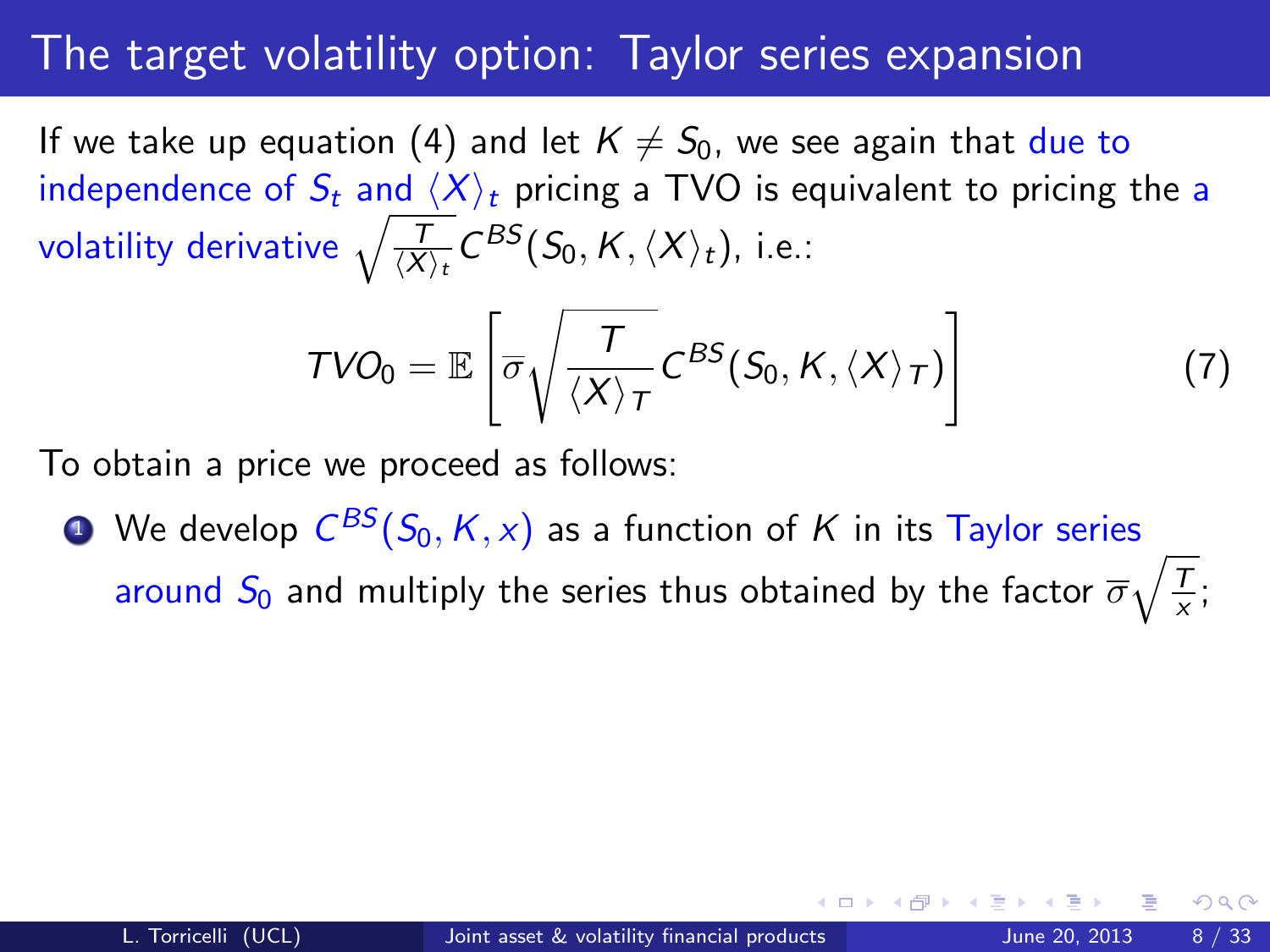If we take up equation [\(4\)](#page-12-0) and let  $K \neq S_0$ , we see again that due to independence of  $S_t$  and  $\langle X \rangle_t$  pricing a TVO is equivalent to pricing the a volatility derivative  $\sqrt{\frac{ T}{\langle X \rangle_t}} C^{BS}(S_0, K, \langle X \rangle_t)$ , i.e.:

$$
TVO_0 = \mathbb{E}\left[\overline{\sigma}\sqrt{\frac{T}{\langle X\rangle_T}} C^{BS}(S_0, K, \langle X\rangle_T)\right]
$$
 (7)

To obtain a price we proceed as follows:

 $\bullet$  We develop  $\mathcal{C}^{BS}(S_0, K, \textcolor{red}{x})$  as a function of  $K$  in its Taylor series around  $S_0$  and multiply the series thus obtained by the factor  $\overline{\sigma}\sqrt{\frac{T}{\mathsf{x}}}$  $\frac{1}{x}$ ;  $\bullet$  We re-arrange the resulting series in the variable x and express it as a

series of converging integrals whose integrand is a real exponential;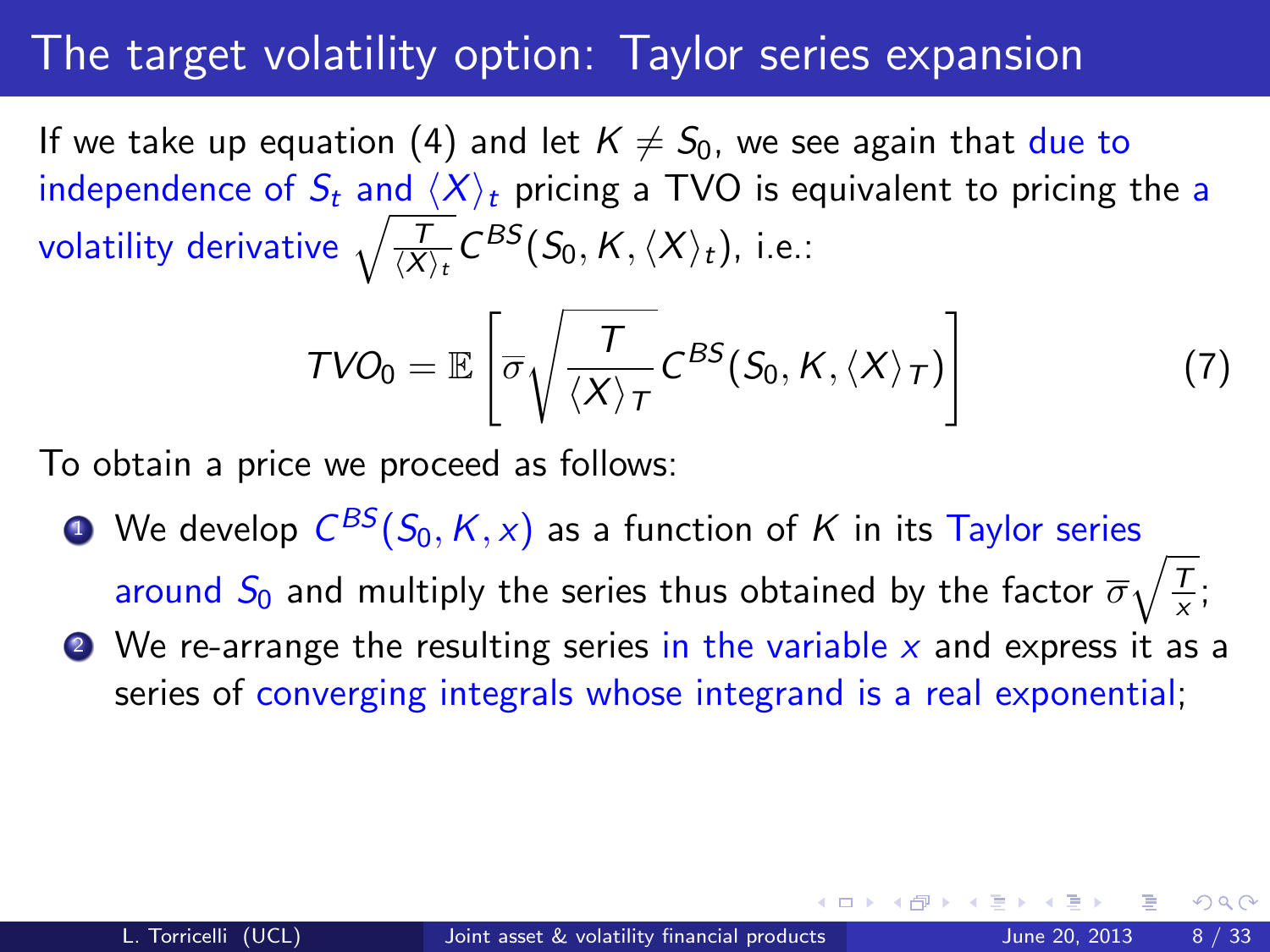If we take up equation [\(4\)](#page-12-0) and let  $K \neq S_0$ , we see again that due to independence of  $S_t$  and  $\langle X \rangle_t$  pricing a TVO is equivalent to pricing the a volatility derivative  $\sqrt{\frac{ T}{\langle X \rangle_t}} C^{BS}(S_0, K, \langle X \rangle_t)$ , i.e.:

<span id="page-15-0"></span>
$$
TVO_0 = \mathbb{E}\left[\overline{\sigma}\sqrt{\frac{T}{\langle X\rangle_T}} C^{BS}(S_0, K, \langle X\rangle_T)\right]
$$
(7)

To obtain a price we proceed as follows:

- $\bullet$  We develop  $\mathcal{C}^{BS}(S_0, K, \textcolor{red}{x})$  as a function of  $K$  in its Taylor series around  $S_0$  and multiply the series thus obtained by the factor  $\overline{\sigma}\sqrt{\frac{T}{\mathsf{x}}}$  $\frac{1}{x}$ ;
- $\bullet$  We re-arrange the resulting series in the variable x and express it as a series of converging integrals whose integrand is a real exponential;
- **3** We truncate such series, compute it at  $x = \langle X \rangle_T$ , take the risk neutral expectation, apply Fubini's theorem;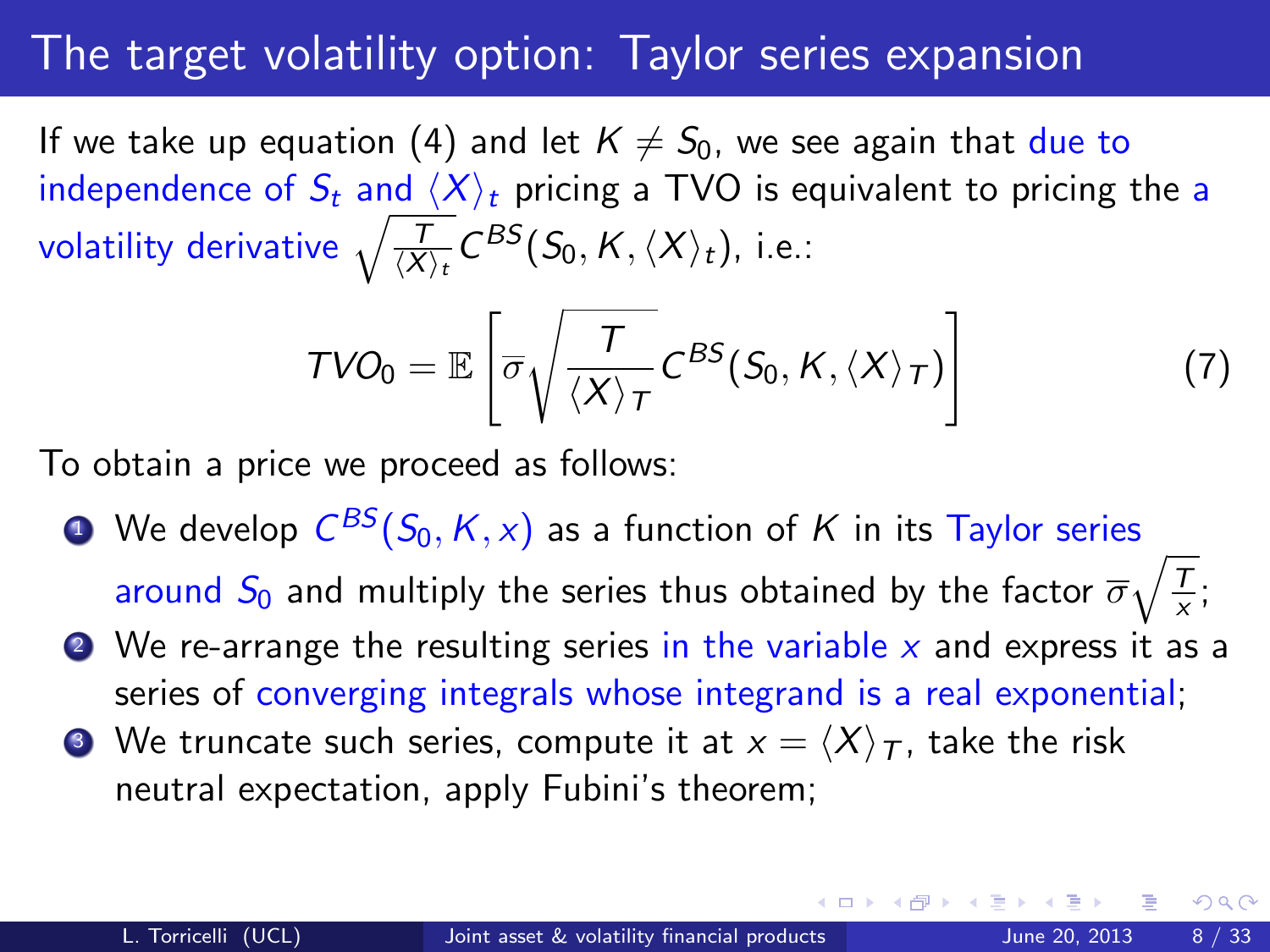If we take up equation [\(4\)](#page-12-0) and let  $K \neq S_0$ , we see again that due to independence of  $S_t$  and  $\langle X \rangle_t$  pricing a TVO is equivalent to pricing the a volatility derivative  $\sqrt{\frac{ T}{\langle X \rangle_t}} C^{BS}(S_0, K, \langle X \rangle_t)$ , i.e.:

$$
TVO_0 = \mathbb{E}\left[\overline{\sigma}\sqrt{\frac{T}{\langle X\rangle_T}} C^{BS}(S_0, K, \langle X\rangle_T)\right]
$$
(7)

To obtain a price we proceed as follows:

- $\bullet$  We develop  $\mathcal{C}^{BS}(S_0, K, \textcolor{red}{x})$  as a function of  $K$  in its Taylor series around  $S_0$  and multiply the series thus obtained by the factor  $\overline{\sigma}\sqrt{\frac{T}{\mathsf{x}}}$  $\frac{1}{x}$ ;
- $\bullet$  We re-arrange the resulting series in the variable x and express it as a series of converging integrals whose integrand is a real exponential;
- $\bullet$  We truncate such series, compute it at  $x = \langle X \rangle_T$ , take the risk neutral expectation, apply Fubini's theorem;
- <sup>4</sup> What we are left with is a linear combination of integrals of the Laplace transform of the the volatility mod[el](#page-15-0) [pro](#page-17-0)[x](#page-12-1)[y](#page-13-0)[i](#page-24-0)[n](#page-17-0)[g](#page-8-0) [t](#page-9-0)[h](#page-24-0)[e](#page-25-0) [pr](#page-9-0)i[c](#page-25-0)[e.](#page-0-0)

<span id="page-16-0"></span>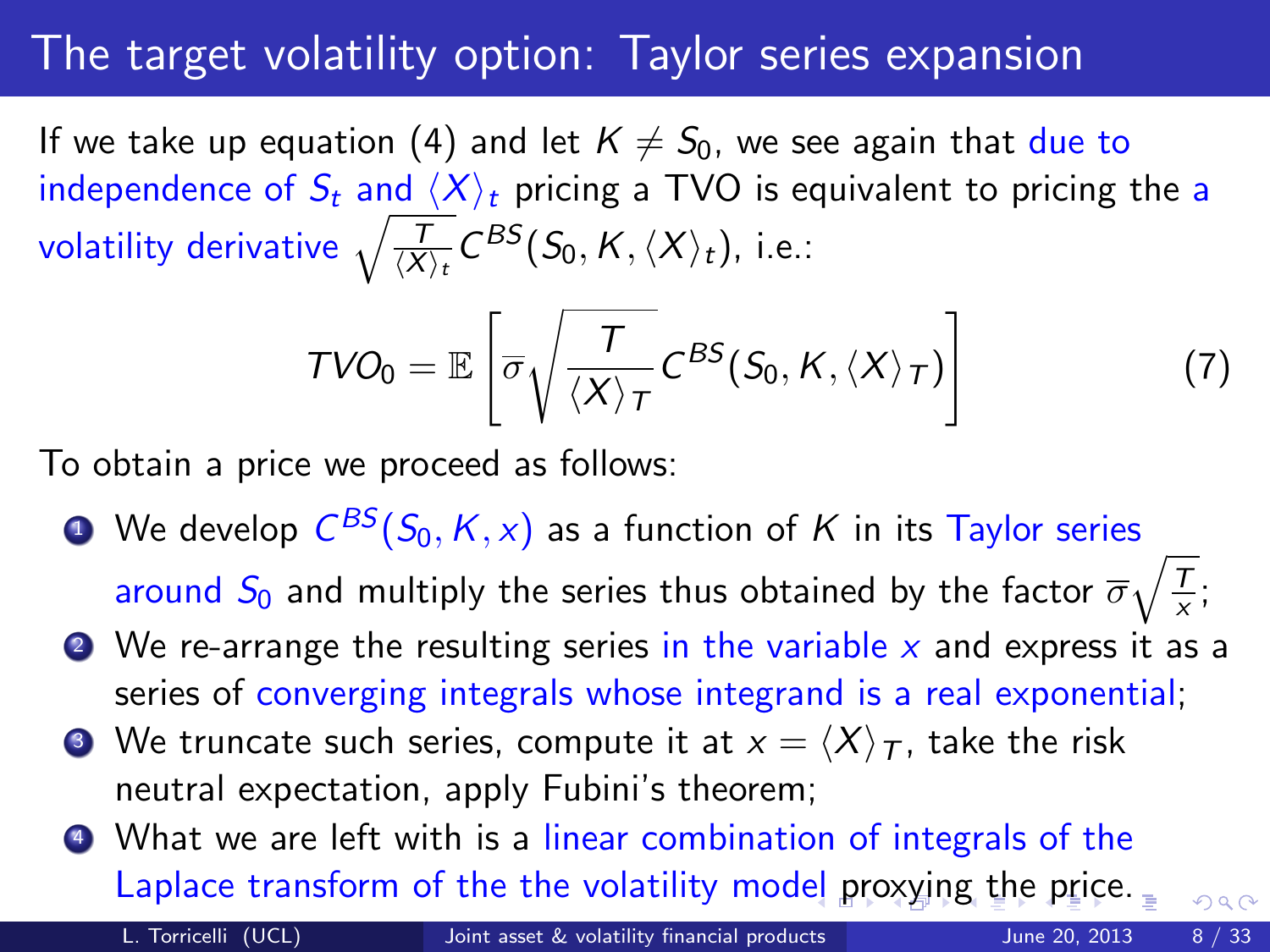#### Lemma

The Black and Scholes (call) equation admits the following Taylor expansion as a function of the strike K around the ATM point S:

<span id="page-17-1"></span>
$$
C^{BS}(S, K, x) = S - (S + K)N\left(-\frac{\sqrt{x}}{2}\right)
$$
  
 
$$
+e^{-x/8}\sum_{j=0}^{f(n)} x^{-(1/2+j)}W^{n,j}(K) + O(n+3), \qquad (8)
$$

where

$$
W^{n,j}(K) \equiv \frac{1}{\sqrt{2\pi}} \sum_{k=2j}^{n} (-1)^k c^{f(k)-j,k} \frac{(K-S)^{k+2}}{S^{k+1}(k+2)!},
$$
 (9)

and

<span id="page-17-0"></span>
$$
f(k) = \begin{cases} \frac{k}{2}, & k \text{ even}; \\ \frac{k-1}{2}, & k \text{ odd}. \end{cases}
$$
 (10)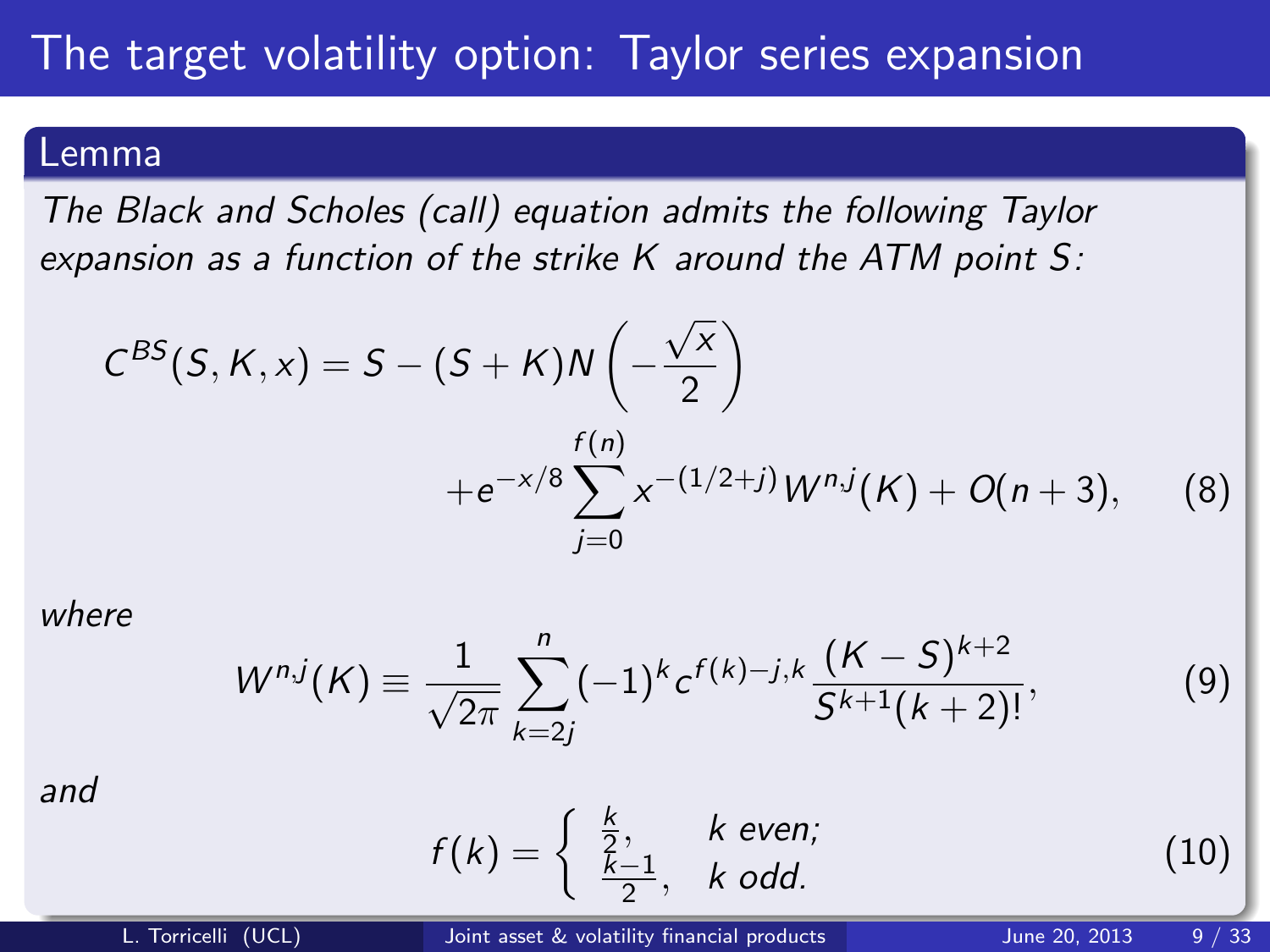Now we multiplicate equation [\(8\)](#page-17-1) by  $\overline{\sigma}T/$ √  $x$  and make use of the following integral representations:

<span id="page-18-0"></span>
$$
\frac{1}{\sqrt{x}}N\left(-\frac{\sqrt{x}}{2}\right) = \frac{1}{2\sqrt{\pi}}\int_0^\infty \frac{e^{-(z+1/8)x}}{\sqrt{z+1/8}}dz,\tag{11}
$$

and, for  $r > 0$ :

<span id="page-18-1"></span>
$$
x^{-r} = \frac{1}{r\Gamma(r)} \int_0^\infty e^{-z^{1/r}x} dz.
$$
 (12)

By substituting equation [\(8\)](#page-17-1) into [\(7\)](#page-13-1), truncating the series, using [\(11\)](#page-18-0) and [\(12\)](#page-18-1), and finally passing the expectation inside the integral, we have the following Proposition: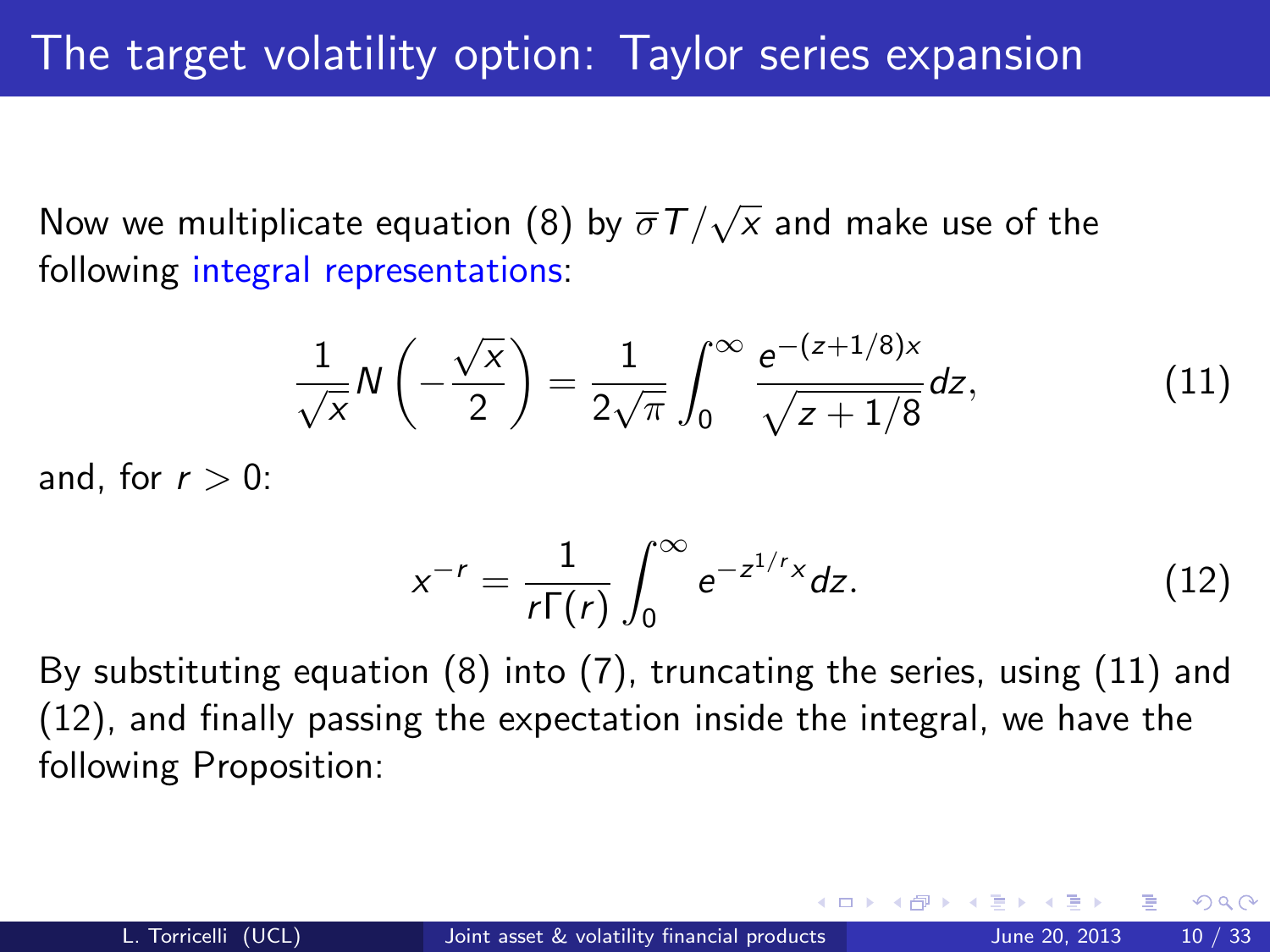#### Proposition

The price of a call TVO can be approximated by a linear combination of integrals of some exponential function of the quadratic variation,

<span id="page-19-1"></span><span id="page-19-0"></span>
$$
C_0^{TV}(K) \approx \bar{\sigma}\sqrt{T} \left[ \frac{2S_0}{\sqrt{\pi}} l_0^{1/2,0} - \frac{S_0 + K}{2\sqrt{\pi}} \Phi_0^{1,1/8} + \sum_{j=0}^{f(n)} \frac{W^{n,j}(K)}{(j+1)!} l_0^{j+1,1/8} \right],
$$
  
\n
$$
l_0^{r,a} = \int_0^\infty \mathbb{E} \left[ e^{\lambda^{r,a}(z)(X)\tau} \right] dz \qquad (14)
$$
  
\n
$$
\Phi_0^{r,a} = \int_0^\infty \frac{\mathbb{E} \left[ e^{\lambda^{1,1/8}(z)(X)\tau} \right]}{\sqrt{z+1/8}} dz, \qquad (15)
$$
  
\n
$$
\lambda^{r,a}(z) = -(z^{1/r} + a). \qquad (16)
$$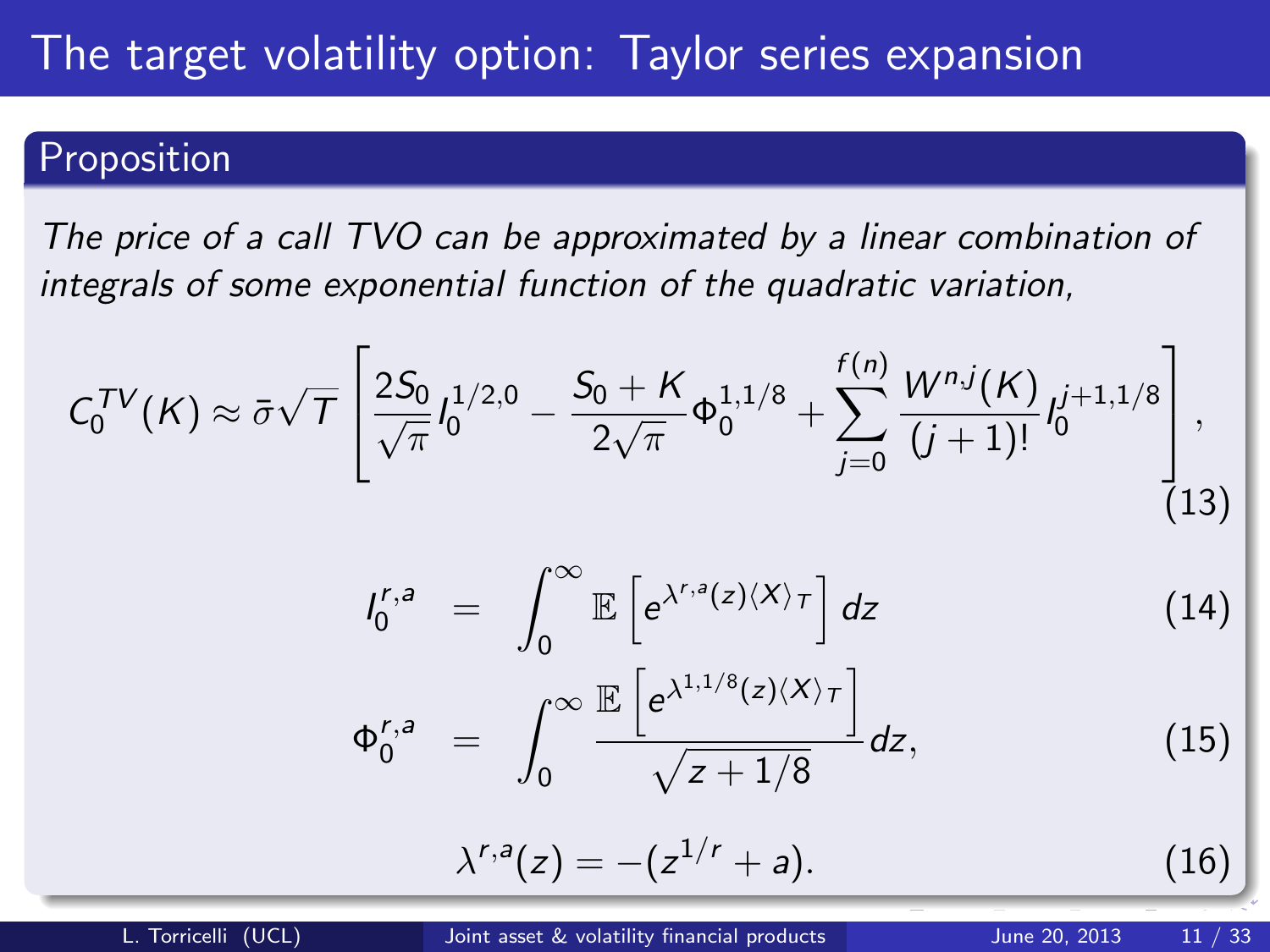If we want to evaluate the TVO after inception  $\overline{\sigma}$ , i.e. at  $t > 0$ , equation [\(7\)](#page-13-1) becomes:

$$
TVO_t = \mathbb{E}_t \left[ \overline{\sigma} \sqrt{T/(\epsilon_t + \langle X \rangle_T - \langle X \rangle_t)} C^{BS}(S_t, K, \langle X \rangle_t - \langle X \rangle_T) \right] \tag{17}
$$

where  $\epsilon = \langle X \rangle_t$ .

The valuation formula loses its symmetry, because we shall this time multiplicate equation [\(8\)](#page-17-1) by  $\overline{\sigma}\sqrt{T}/$ √  $x+\epsilon$ , giving rise in the Taylor development to terms of the form:

$$
\frac{N(-\sqrt{x}/2)}{\sqrt{\epsilon + x}}, \frac{x^{-(j+1/2)}}{\sqrt{\epsilon + x}}
$$
(18)

However, it is possible to use a second series expansion and develop the  $f$  nowever, it is possible.  $(\overline{\mathsf{x}}/2)$  and  $\mathsf{x}^{-(j+1/2)}$  in a neighbourhood of  $\mathsf{x}+\epsilon$  to restore such symmetry. This will produce a formula similar to [\(13\)](#page-19-1), but accounting for a furt[he](#page-21-0)r summation and th[e](#page-24-0) prese[n](#page-25-0)ce of  $\epsilon$  i[n t](#page-19-0)he [c](#page-19-0)[oe](#page-20-0)[ffi](#page-8-0)[ci](#page-9-0)en[t](#page-8-0)[s.](#page-9-0)  $\Omega$ 

L. Torricelli (UCL) [Joint asset & volatility financial products](#page-0-0) June 20, 2013 12 / 33

<span id="page-20-0"></span>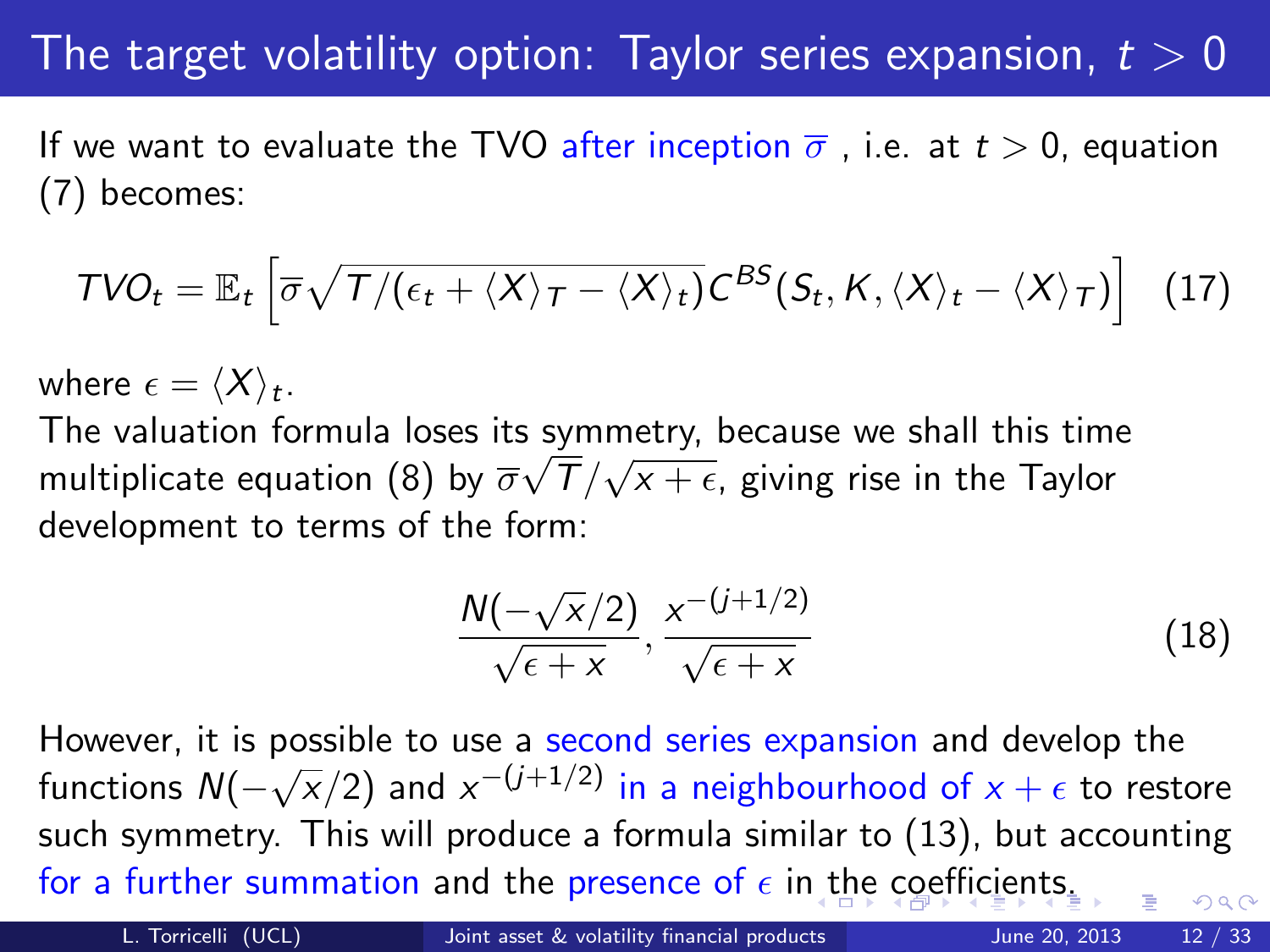## Robust pricing

In the influencial paper [\[2\]](#page-47-0), Carr and Lee have proved that volatility derivatives can be statically replicated by claims on the underlying stock. This is thanks to the relation, which holds under the independence between the stock and volatility :

<span id="page-21-1"></span>
$$
E_t[e^{\lambda(\langle X\rangle_T-\langle X\rangle_t)}]=E_t\left[e^{(X_T-X_t)\rho(\lambda)}\right]=E_t\left(\frac{S_T}{S_t}\right)^{\rho(\lambda)},\qquad(19)
$$

for some function  $p$ . In turn, this allows for model-independent (robust) pricing, that is, prices can be uniquely derived by liquid market data by means of the Breeden-Litzenberger formula:

$$
f(S) = f(\eta) + f'(k)[S - \eta] + \int_{\eta}^{\infty} f''(x)(S - x)^{+} dx + \int_{0}^{\eta} f''(x)(x - S)^{+} dx.
$$

where f will be given through use of equation  $(19)$ . As it happens their results apply here because equation [\(7\)](#page-13-1) involves the pricing of a pure derivative product .  $QQ$ 

<span id="page-21-0"></span>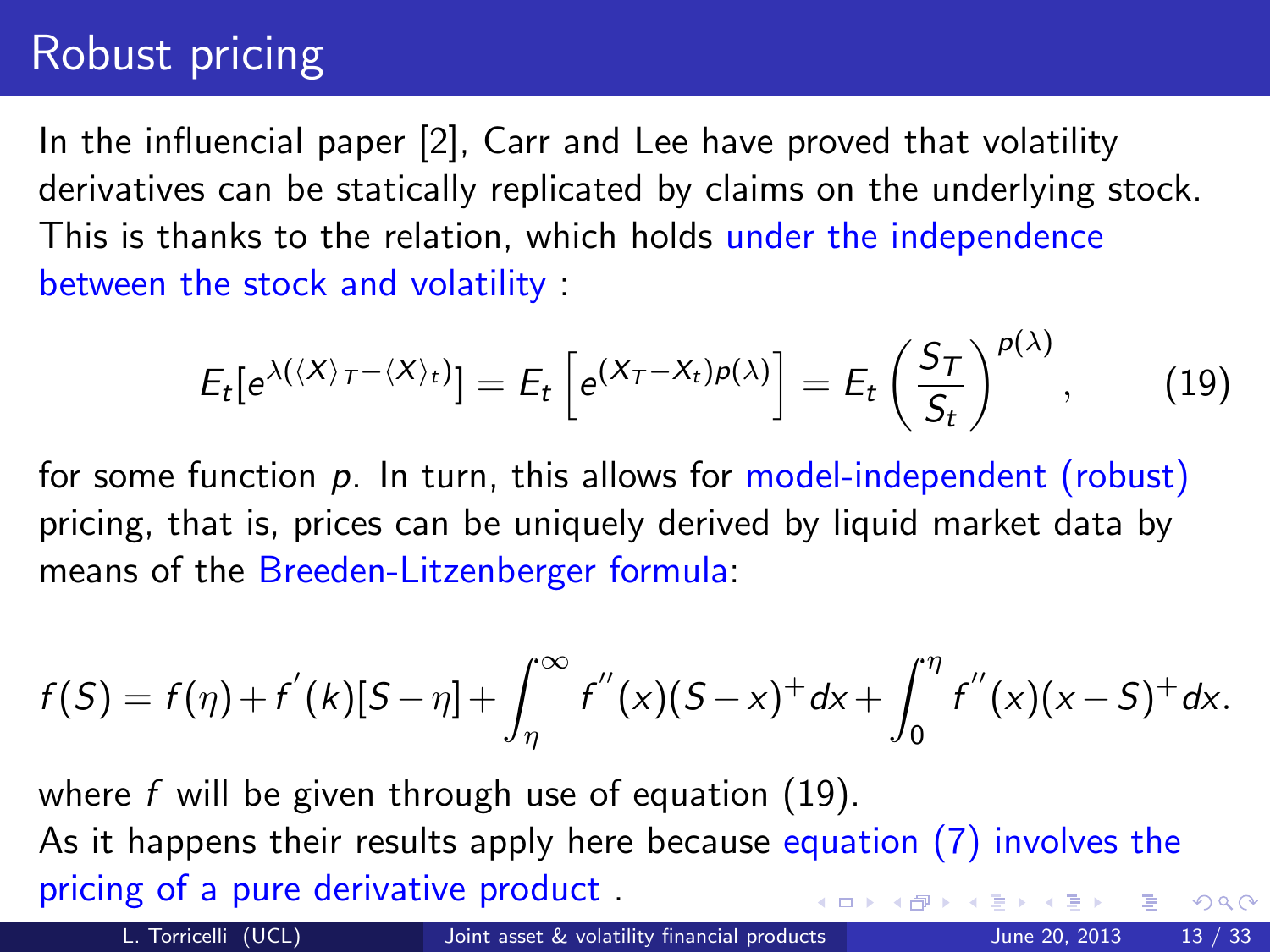### The target volatility option: Laplace transform method

The TVO can also be priced by using the well-established methodology of the Laplace/Fourier transform inversion pionereed by Heston [\[6\]](#page-48-1), Lewis [\[7\]](#page-48-2) and Carr and Madan [\[1\]](#page-47-1).

We write the  $TVO$  put valuation formula in terms of the log-strike  $k$ :

$$
\bar{P}_t(S_t, e^k, \langle X \rangle_t) = \mathbb{E}_t \left[ \frac{\bar{\sigma} \sqrt{\tau}}{\sqrt{\langle X \rangle_T}} (e^k - S_T)^+ \right] \equiv P(k). \tag{20}
$$

By Laplace-transforming the put option price in the log-strike we get, for  $Re(\alpha) > 1$ :

$$
\hat{P}_t(\alpha) = \int_0^\infty e^{-\alpha k} P_t(k) dk
$$
\n
$$
= \bar{\sigma} \sqrt{T} S_t^{1-\alpha} \mathbb{E}_t \left[ \frac{1}{\sqrt{\epsilon_t + \langle X \rangle_T - \langle X \rangle_t}} \frac{e^{(1-\alpha)(X_T - X_t)}}{\alpha(\alpha - 1)} \right]. \tag{21}
$$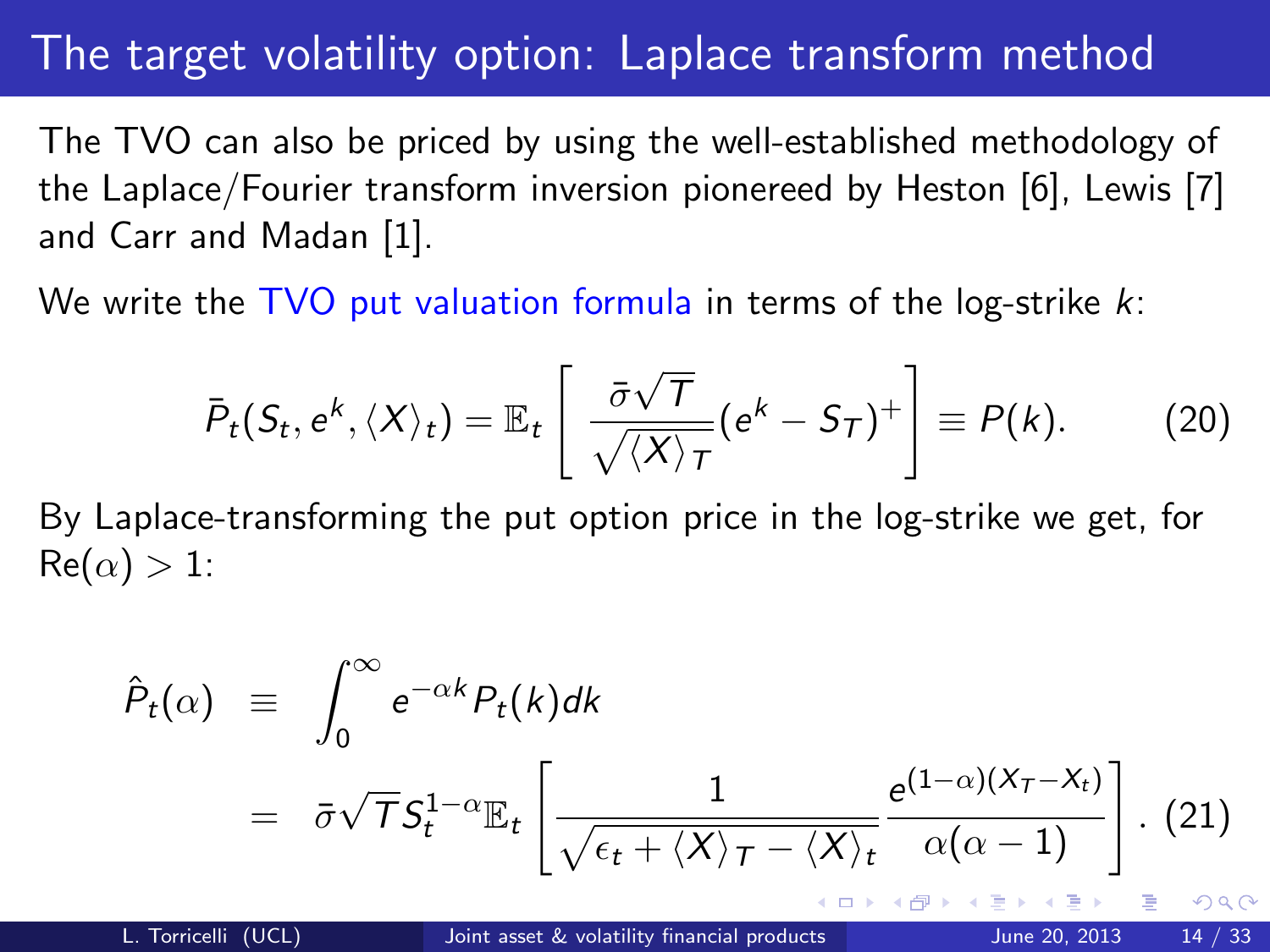Again formula [\(12\)](#page-18-1) comes to rescue us:

$$
\frac{1}{\sqrt{\epsilon + x}} = \frac{2}{\sqrt{\pi}} \int_0^\infty e^{-z^2(\epsilon + x)} dz.
$$
 (22)

Hence:

$$
\hat{P}_t(\alpha) = 2\bar{\sigma}\sqrt{\frac{T}{\pi}}S_t^{1-\alpha} \int_0^{\infty} e^{-z^2\langle X\rangle_t} E_t \left[ \frac{e^{-z^2(\langle X\rangle_T - \langle X\rangle_t) + (1-\alpha)(X_T - X_t)}}{\alpha(\alpha - 1)} \right] dz
$$
\n
$$
= 2\bar{\sigma}\sqrt{\frac{T}{\pi}}S_t^{1-\alpha} \int_0^{\infty} \frac{e^{-z^2\langle X\rangle_t} E_t \left[e^{\lambda_{z,\alpha}(\langle X\rangle_T - \langle X\rangle_t)}\right]}{\alpha(\alpha - 1)} dz,
$$
\n(23)

In the second equality we have used equation  $(19)$ . For most stochastic volatility models the Laplace transform of  $\langle X \rangle_t$  is known, and decays fast enough to yield convergence of the integral.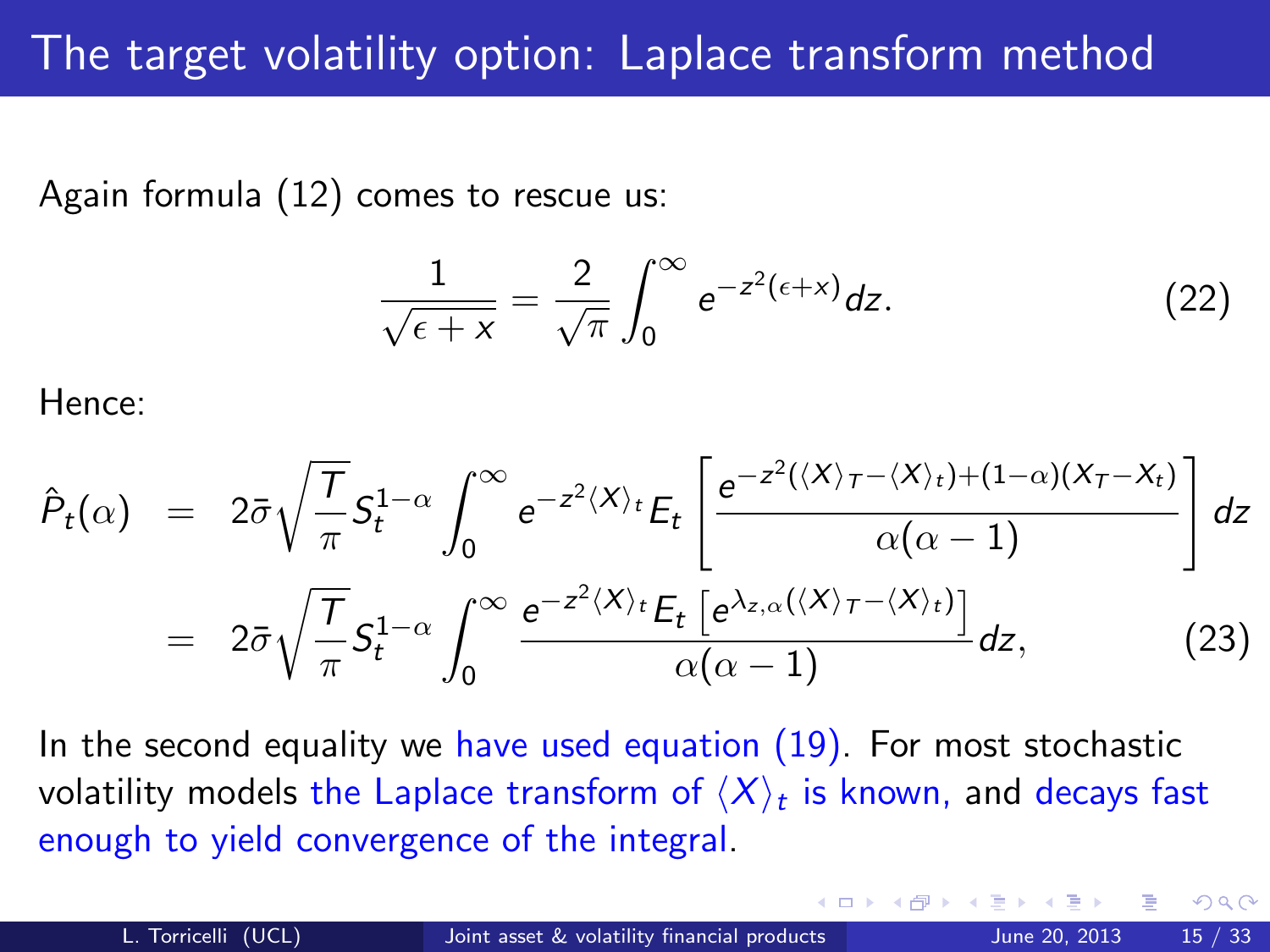# The target volatility option: Laplace transform method

By inverting the transform we finally have:

$$
P_t(k) = \frac{4e^{ak}\bar{\sigma}\sqrt{T}}{\pi^{3/2}}
$$

$$
\int_0^\infty \int_0^\infty e^{-z^2\langle X\rangle_t} \text{Re}\left(\frac{S_t^{1-a-iu}E_t\left[e^{\lambda_{z,a+iu}(\langle X\rangle_T - \langle X\rangle_t)}\right]}{(a+iu)(a+iu-1)}\right) \cos(uk)dzdu.
$$
(24)

We have applied a particular trigonometric representation of the Lapalce inversion which is use Abate-Whitt quadrature method.

The TVO call price is obtained by put-call parity with the target volatility forward:

<span id="page-24-0"></span>
$$
TVOF_0 = \overline{\sigma}\sqrt{T/\langle X\rangle_T}(S_T - K)
$$
 (25)

whose valuation is straightforward after conditioning the value process to  $\sigma$  $\tau$ .  $\Omega$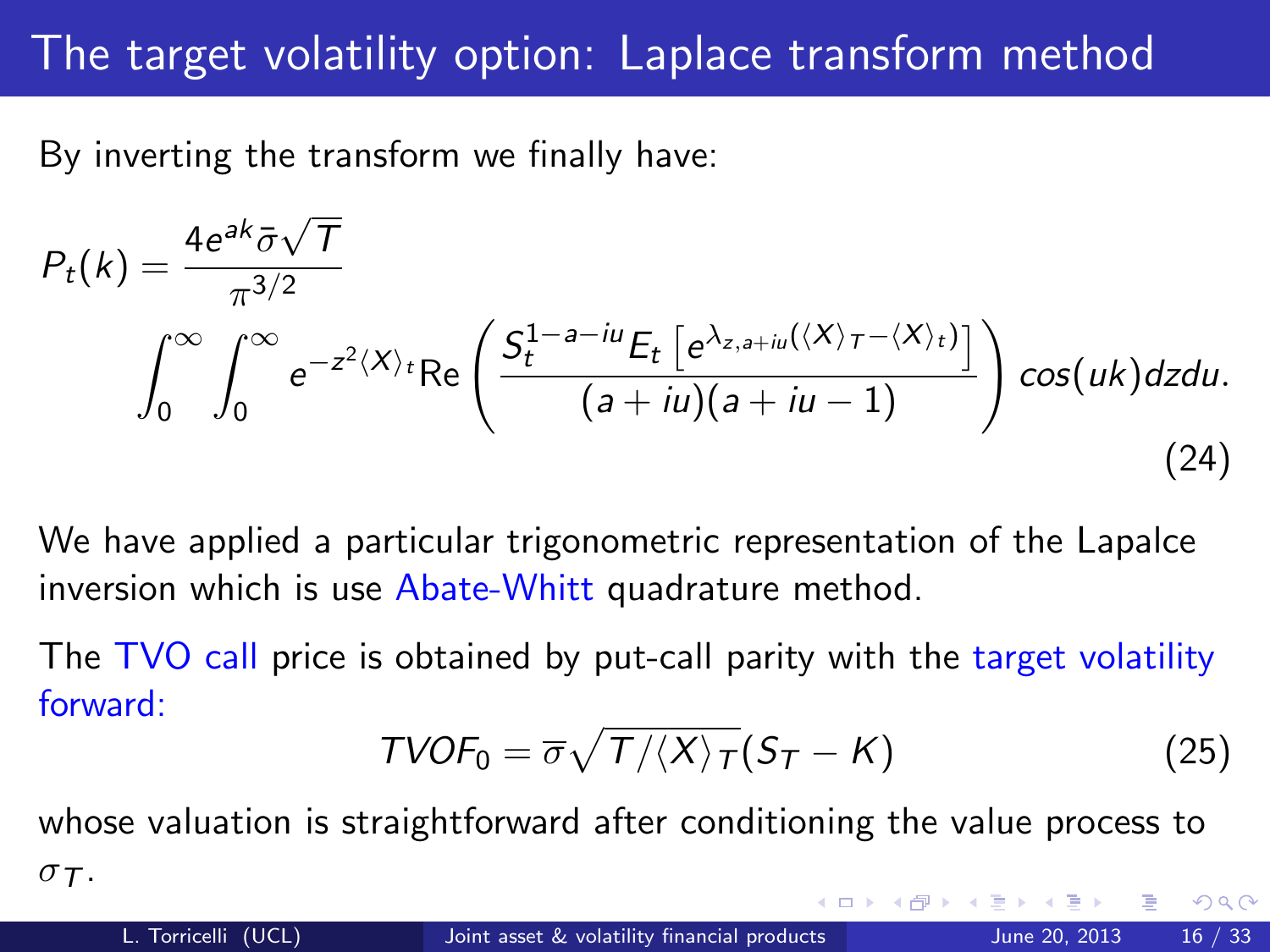A target volatility strategy is a dynamic portfolio allocation in an equity  $S_t$ and a bond  $B_t$  aimed at maintaining a constant portfolio volatility  $\overline{\sigma}$ throughout the whole holding period  $[0, T]$ .

This is done by means of trades in the underlying occurring at given dates  $t_1, \ldots, t_n$ , of fixed lag  $\delta$ . The volume of the trades at each period depends on the volatility realized in the previous period.

Let the equation for the bond and the stock be given by:

$$
dS_t = \mu S_t dt + \sigma_t S_t dW_t \qquad (26)
$$

<span id="page-25-0"></span>
$$
dB_t = rB_t dt \tag{27}
$$

for some stochastic volatility process  $\sigma_t.$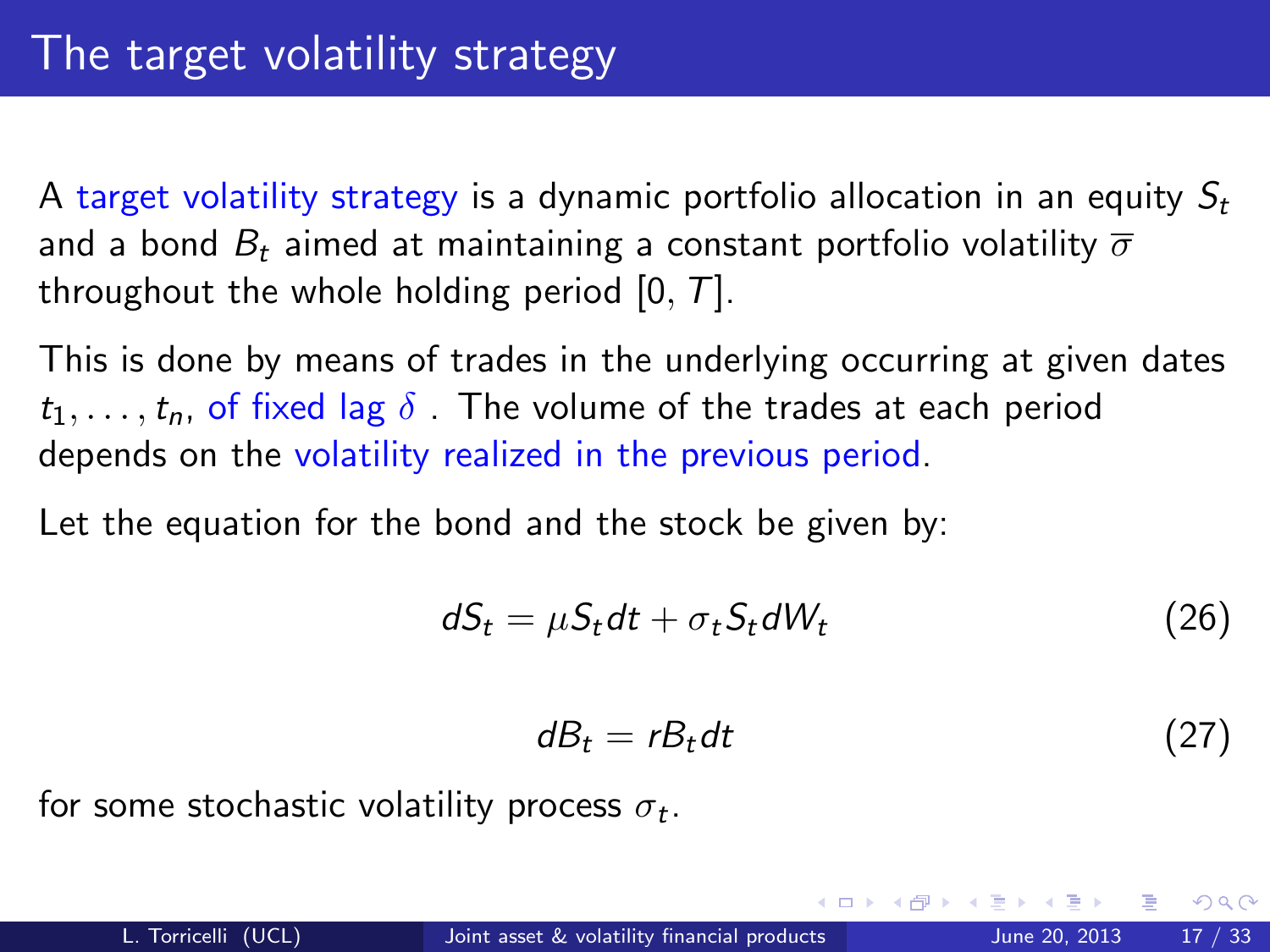To construct the portfolio let  $\Pi_0$  our intial endowment. Write  $\Pi_t$  in terms of number of portfolio holdings as:

$$
\Pi_t^{\delta} = \Theta_t^{\delta} S_t + \Theta_t^{\prime} B_t = w_t^{\prime} \Pi_t^{\delta} + w_t^{\delta} \Pi_t^{\delta}
$$
  
where,  $w_t^{\prime} = \Theta_t^{\prime} B_t / \Pi \delta_t$ ,  $w_t^{\delta} = \Theta_t^{\delta} S_t / \Pi_t^{\delta}$ . Observe that  $w_t^{\prime} + w_t^{\delta} = 1$ .  
Calculating the stochastic differential and assuming the self-financing property we have:

$$
d\Pi_t^{\delta} = \Theta_t^{\delta} dS_t + \Theta_t^r dB_t = w_{\delta}^r \Pi_t^{\delta} dB_t / B_t + w_t^{\delta} \Pi_t dS_t / S_t = r \Pi_t^{\delta} dt + w_t^{\delta} (\mu - r) \Pi_t^{\delta} dt + w_t^{\delta} \sigma_t \Pi_t^{\delta} dW_t
$$
 (29)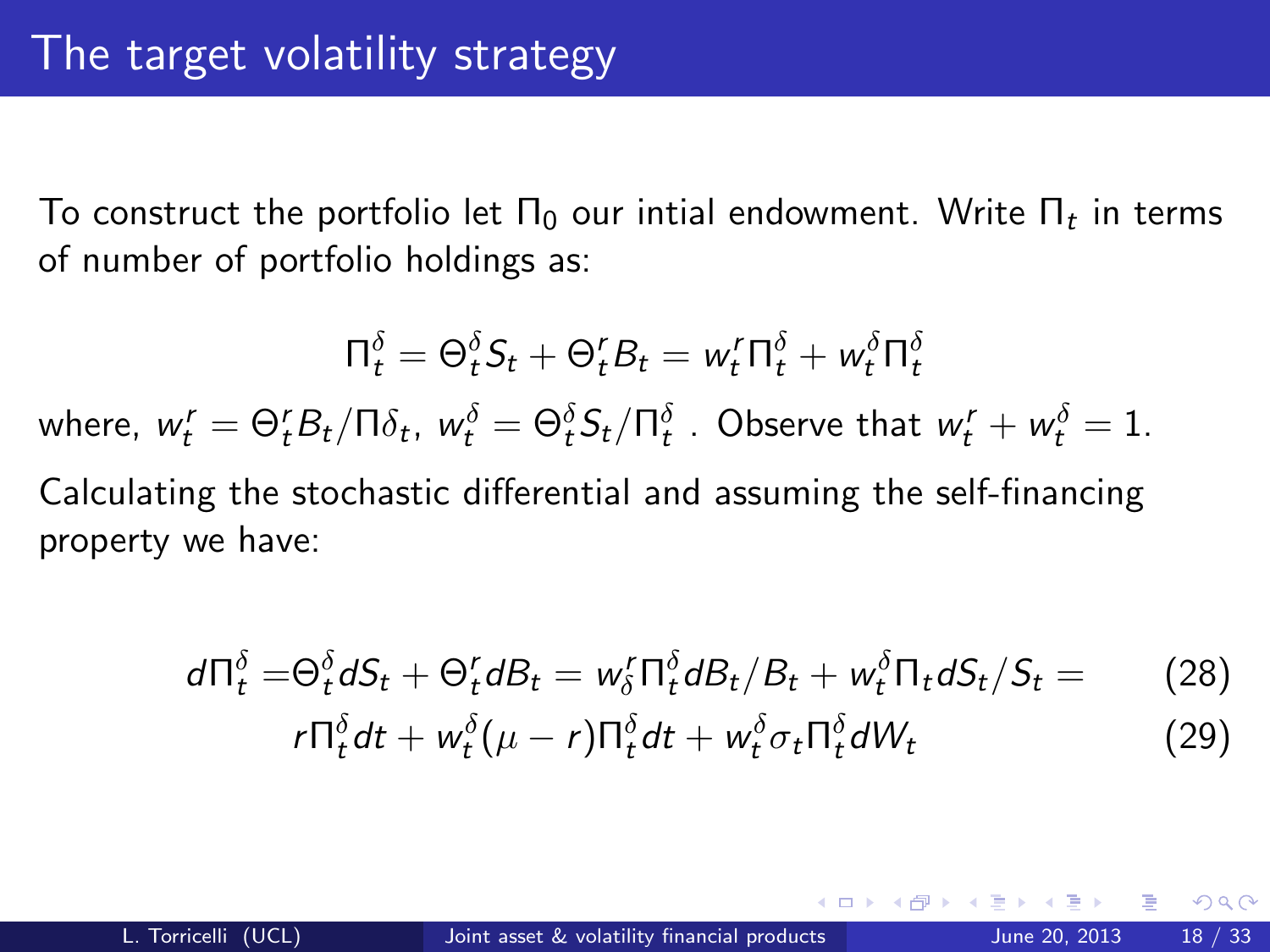Now, we want to set the time-varying (with  $\delta$  and  $t)$  exposure  $w^\delta_t$  to the stock component, in such a way that the log-returns of  $\Pi_t^\delta$  show approximately constant volatility. Further, we want  $w_t^\delta$  to depend only on observable market data.

This can be achieved by setting:

$$
w_t^{\delta} = \overline{\sigma} \left( \frac{\delta}{\sigma_0^2 \delta \mathbb{1}_{\{0 \le t < t_1\}} + \sum_{i \ge 1} l_{t_{i-1}}^{t_i} \mathbb{1}_{\{t_i \le t < t_{i+1}\}} } \right)^{1/2} \tag{30}
$$

with:

$$
I_s^t = \int_s^t \sigma_u^2 du \tag{31}
$$

Let  $Y_t^\delta = \log \Pi_t^\delta.$  We have the following proposition:

つひひ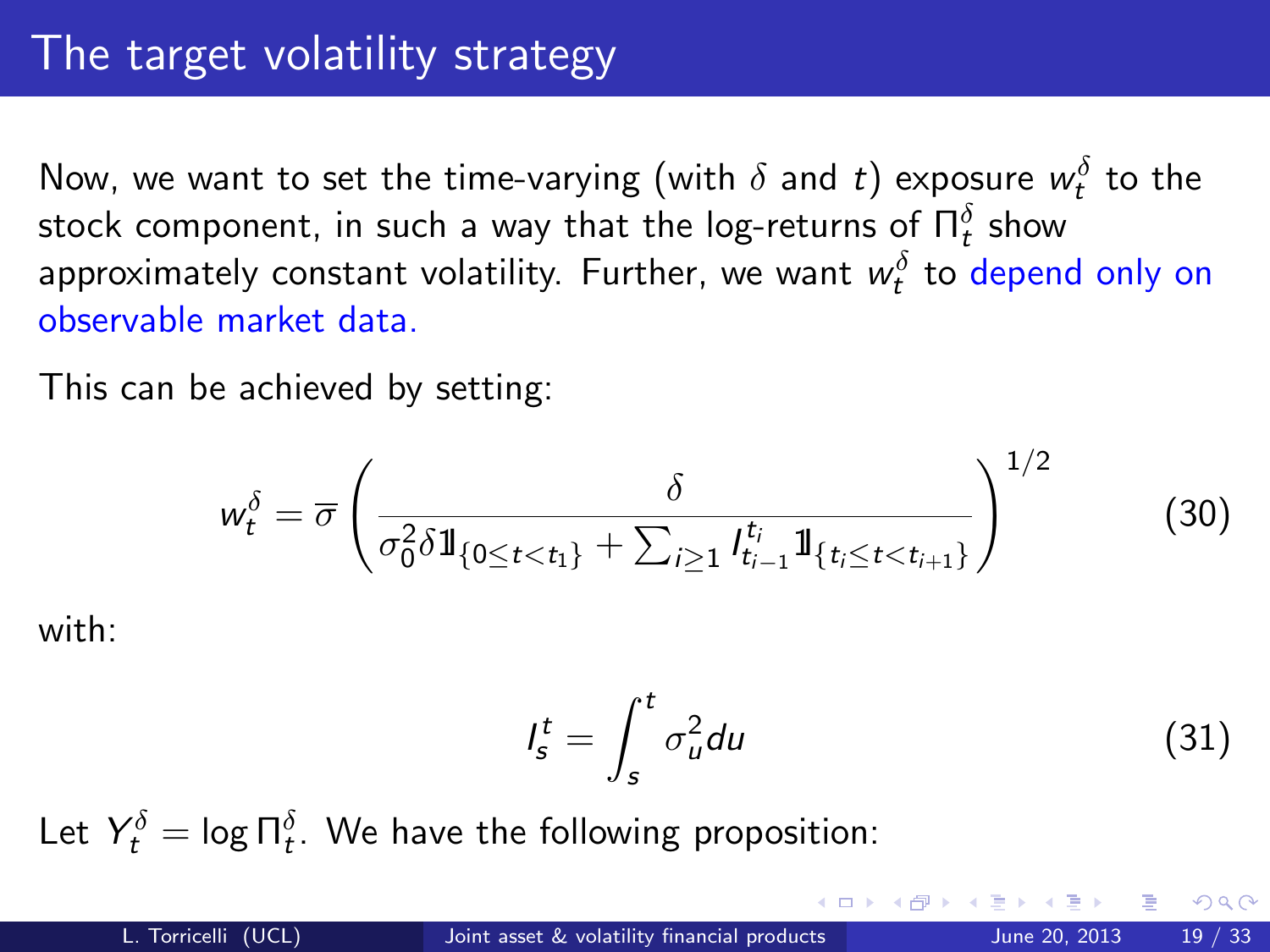#### Proposition

 $Y_t^{\delta} \rightarrow Y_0^t$  in  $L^2([0, T] \times \Omega)$  for  $\delta \rightarrow 0$ , where

$$
Y_t^0 = (r - \overline{\sigma}^2/2)t + \int_0^t \frac{\overline{\sigma}(\mu - r)}{\sigma_u} du + \overline{\sigma} W_t \tag{32}
$$

is the asymptotic portfolio of  $\Pi_t^\delta.$ 

Assume now that we want to write a derivative  $\digamma$  on  $Y^\delta_t$ . It is a consequence of the Proposition above that:

#### **Corollary**

Let F be a sufficiently regular European claim written on  $Y_t^\delta$ . As  $\delta \to 0$ the price of  $F(Y_t^{\delta})$  converges to  $F^{\textit{BS}}(\overline{\sigma})$ .

In particular a TVS extends the property of the TVO to any moneyness.

 $QQ$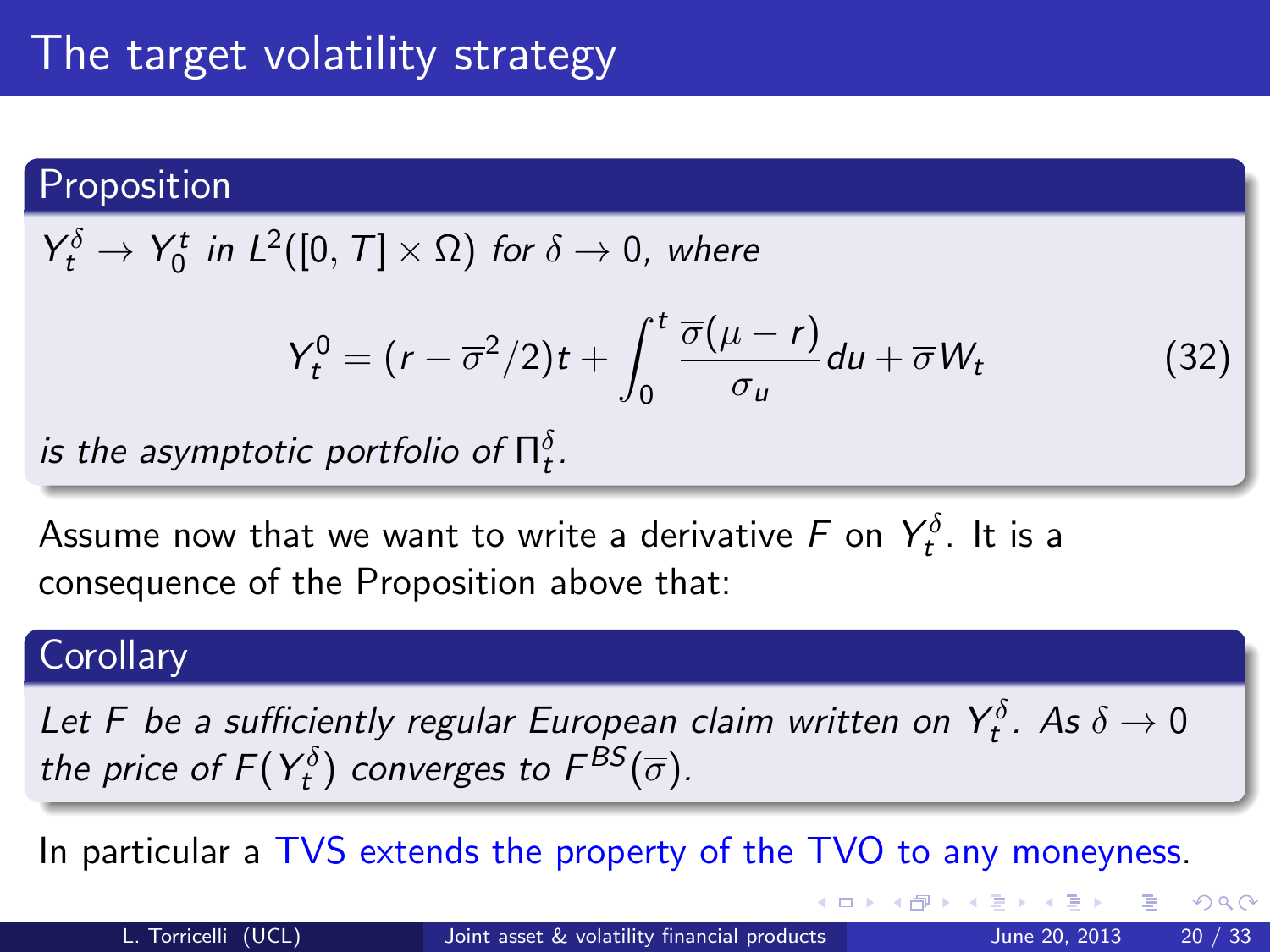**Open problem 1** the corollary above ensures that for fixed  $\delta$  the price of a derivative contract on a TVS can be bound as:

$$
\mathbb{E}[F(Y_t^{\delta})] \leq F^{\delta S} + \epsilon(\delta, parameters)
$$
 (33)

The error  $\epsilon$ , which depends on  $\delta$  and on the parameters of  $\sigma_t$ , represents from a practical persepctive the margin an operator must charge to an investor over the Black Scholes to underwrite the derivative F. Is it possible to estimate, bound, or otherwise assess  $\epsilon$ ?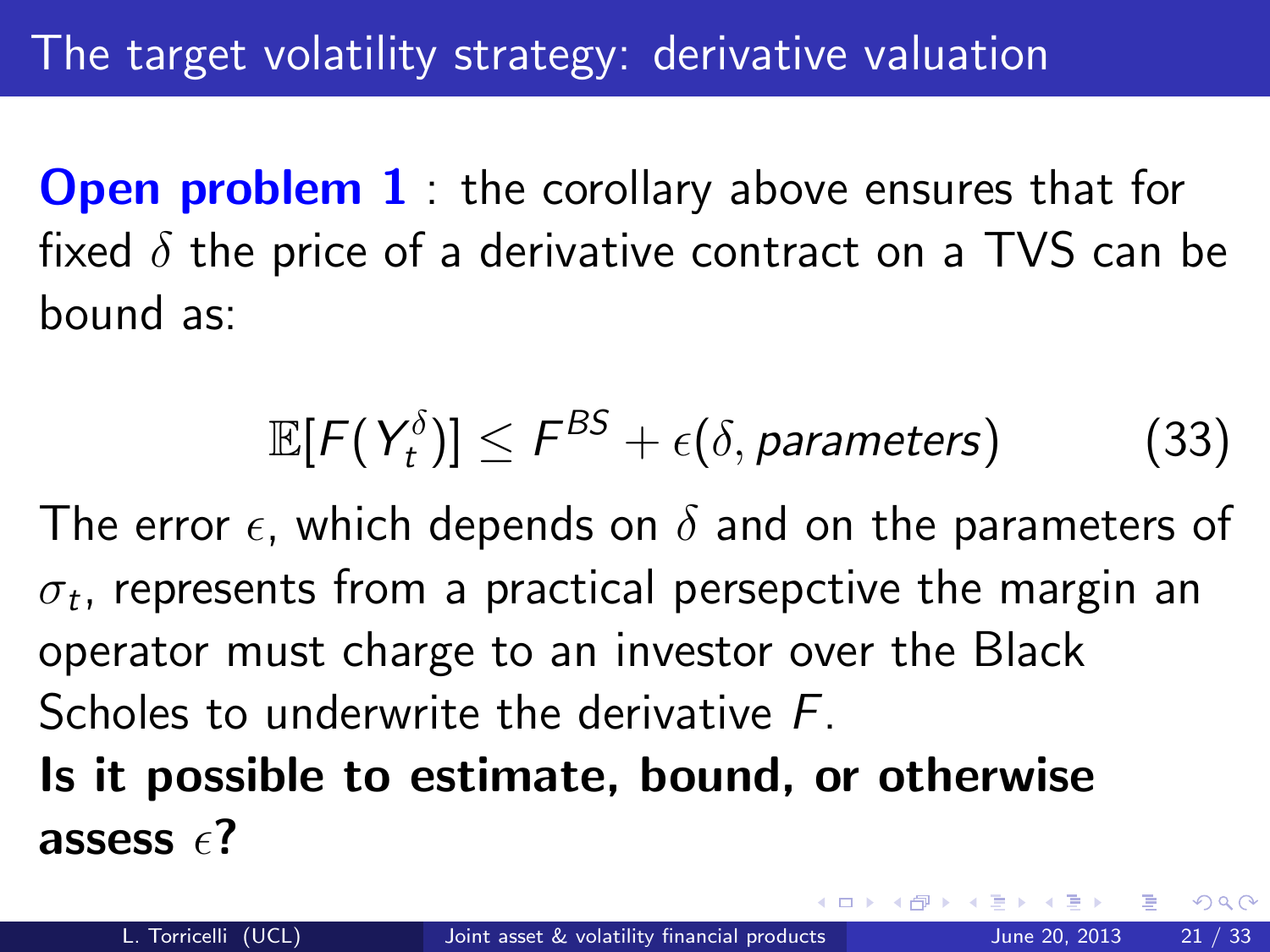# The target volatility strategy: distribution and moments properties

The expected return of the asymptotic portfolio is easy to compute, provided we know the first inverse moment of  $\sigma_t.$  Indeed

$$
\mathbb{E}[Y_t^0] = \overline{\sigma}(\mu - r) \int_0^t \mathbb{E}[\frac{1}{\sigma_u}] du.
$$

However, analytical formulae for the moments of  $\int_0^t du/\sigma_u$  other than the first have, to our knowledge, not been derived, even for tractable stochastic volatility model (Dufresne, [\[4\]](#page-47-2) has tried, but mentions insuccess).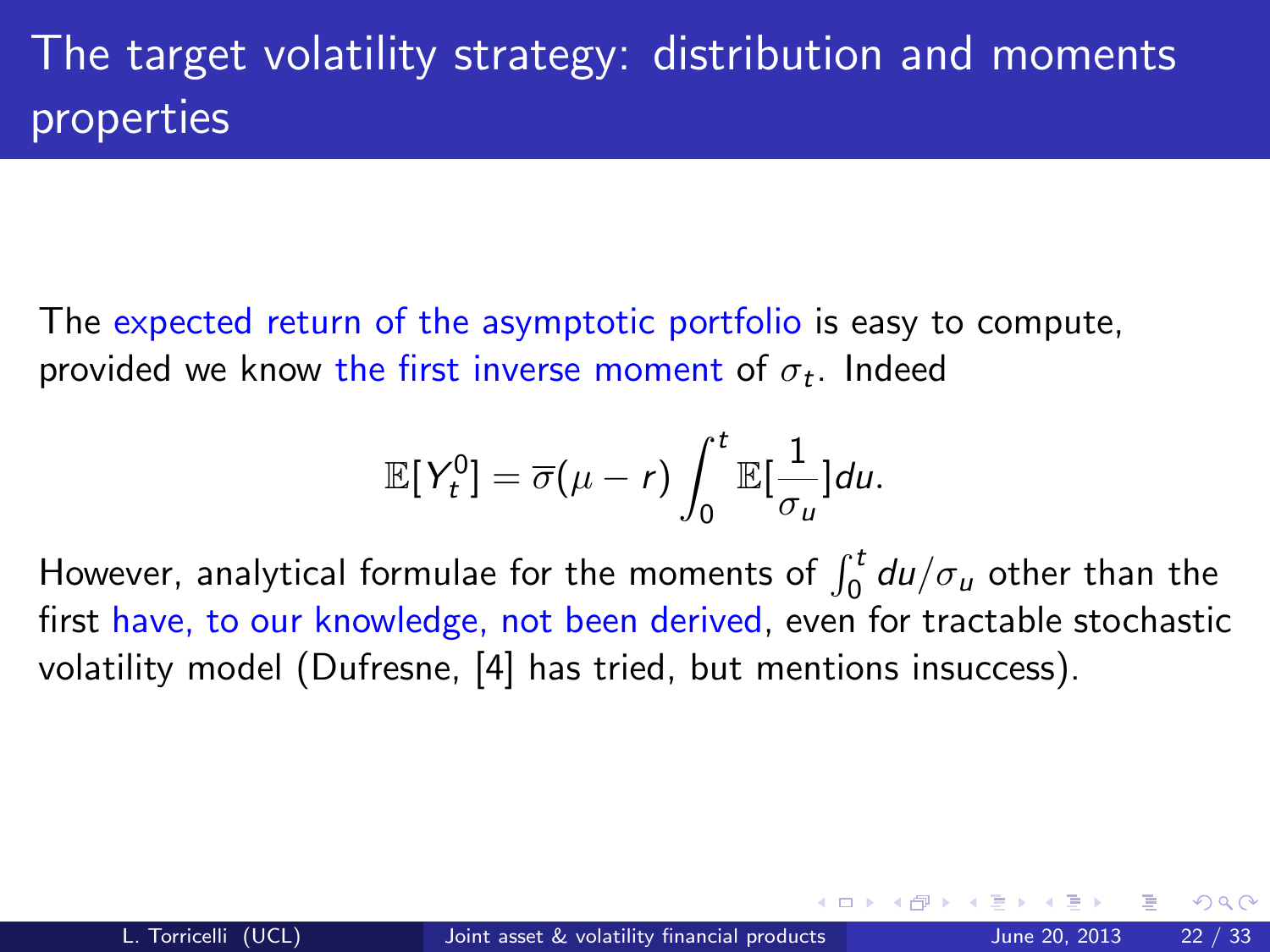### The target volatility strategy: moments' structure

**Open problem 2:** Can be such formulae found? If not, empirical testing supports the following evidence:

 $\bullet$  If the correlation between  $S_t$  and  $\sigma_t$  is negative (resp. positive) then the variance of  $Y_t^0$  is higher (resp. lower) than that of the underlying risk-neutral Black-Scholes asset of standard deviation  $\overline{\sigma}$  and return rate r;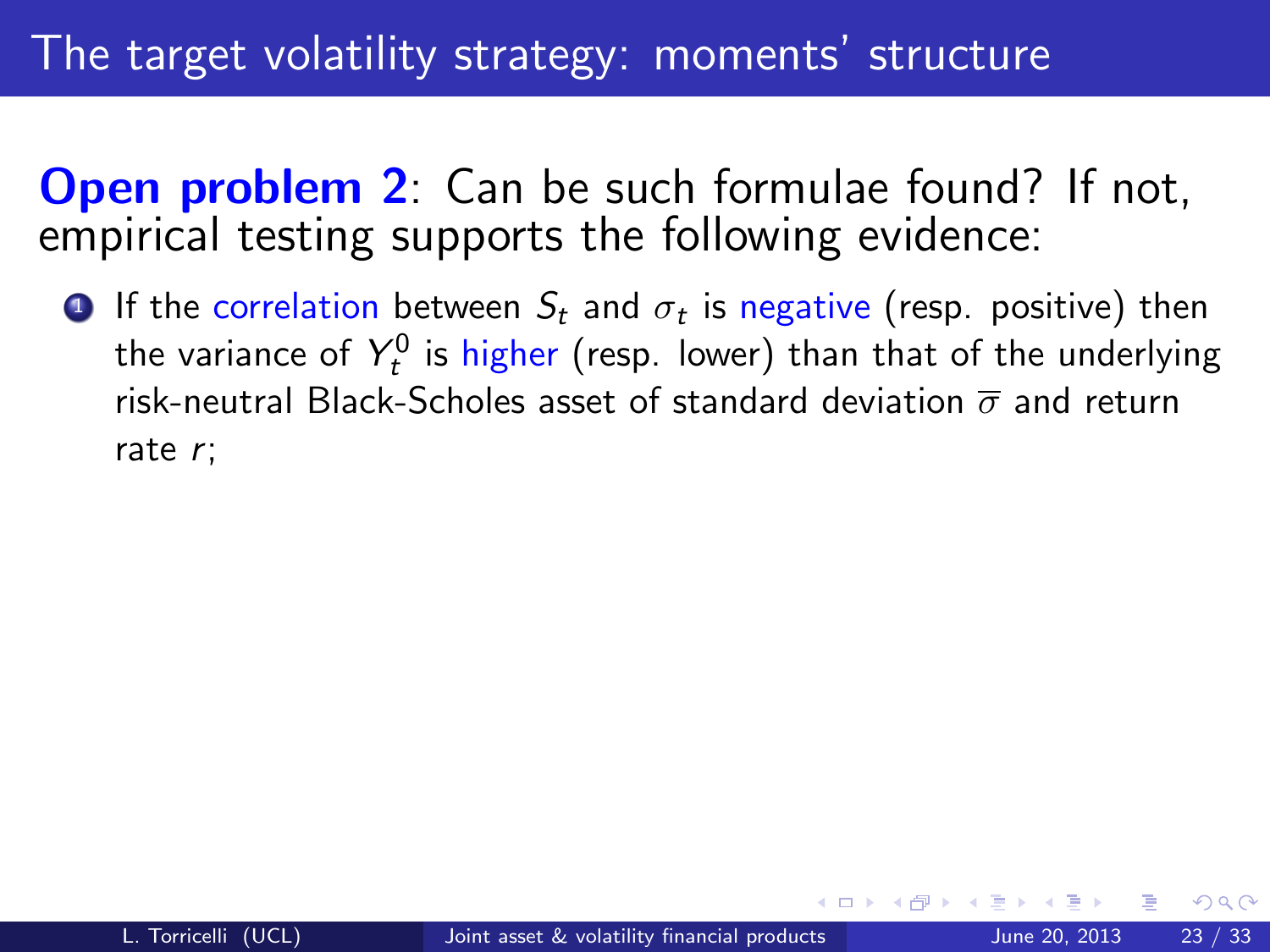### The target volatility strategy: moments' structure

**Open problem 2:** Can be such formulae found? If not, empirical testing supports the following evidence:

- $\bullet$  If the correlation between  $S_t$  and  $\sigma_t$  is negative (resp. positive) then the variance of  $Y_t^0$  is higher (resp. lower) than that of the underlying risk-neutral Black-Scholes asset of standard deviation  $\overline{\sigma}$  and return rate r;
- $\bullet$  The skewness of  $Y_t^0$  is positive; the higher the volatility of the volatility  $\sigma_t$ , the higher the skewness.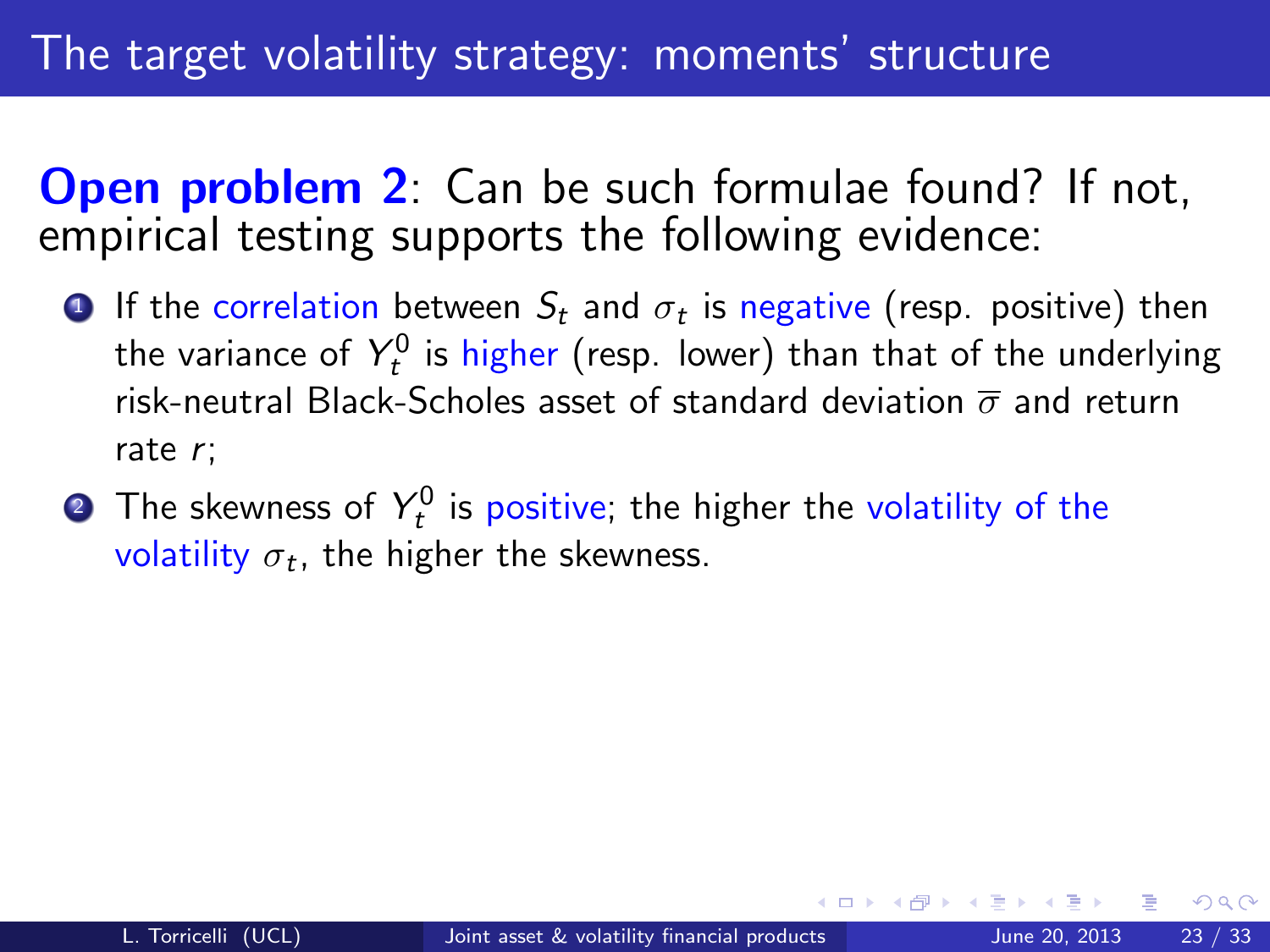**Open problem 2:** Can be such formulae found? If not, empirical testing supports the following evidence:

- $\bullet$  If the correlation between  $S_t$  and  $\sigma_t$  is negative (resp. positive) then the variance of  $Y_t^0$  is higher (resp. lower) than that of the underlying risk-neutral Black-Scholes asset of standard deviation  $\overline{\sigma}$  and return rate r;
- $\bullet$  The skewness of  $Y_t^0$  is positive; the higher the volatility of the volatility  $\sigma_t$ , the higher the skewness.
- $\bullet$  Numerically  $Y_t^0$  shows excess kurtosis; however if Corr $(\mathcal{S}_t,\,\sigma_t)>0$ then graphically the the tails of the distribution density seem to be at best Gaussian (which is counter-intuitive).

# <span id="page-33-0"></span>How to prove some of the above rigorously?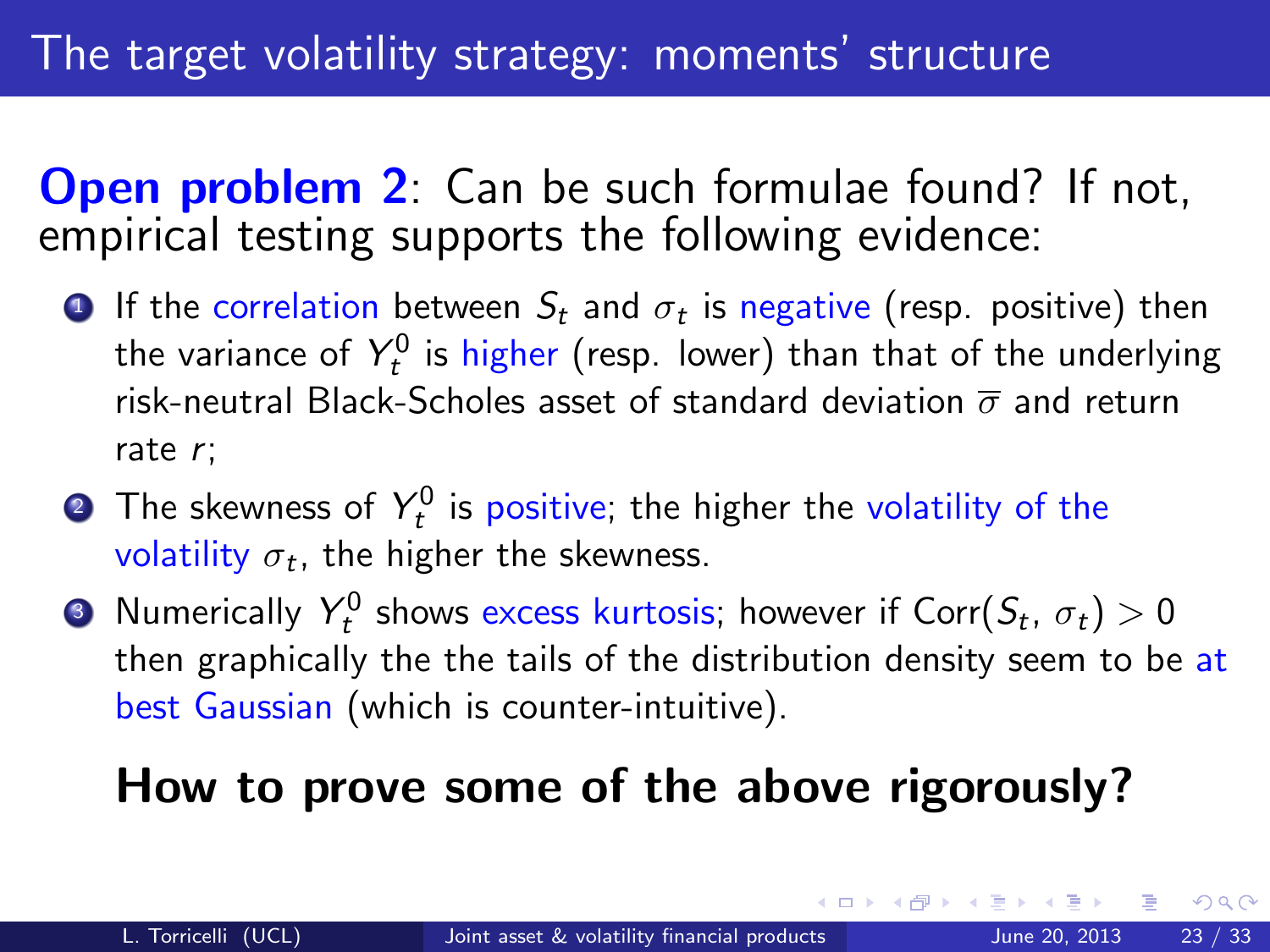

<span id="page-34-0"></span>Figure :  $\rho = -0.92$ , vol of vol[= 0](#page-33-0).[19](#page-35-0)[6](#page-33-0)[8](#page-34-0)

L. Torricelli (UCL) [Joint asset & volatility financial products](#page-0-0) June 20, 2013 24 / 33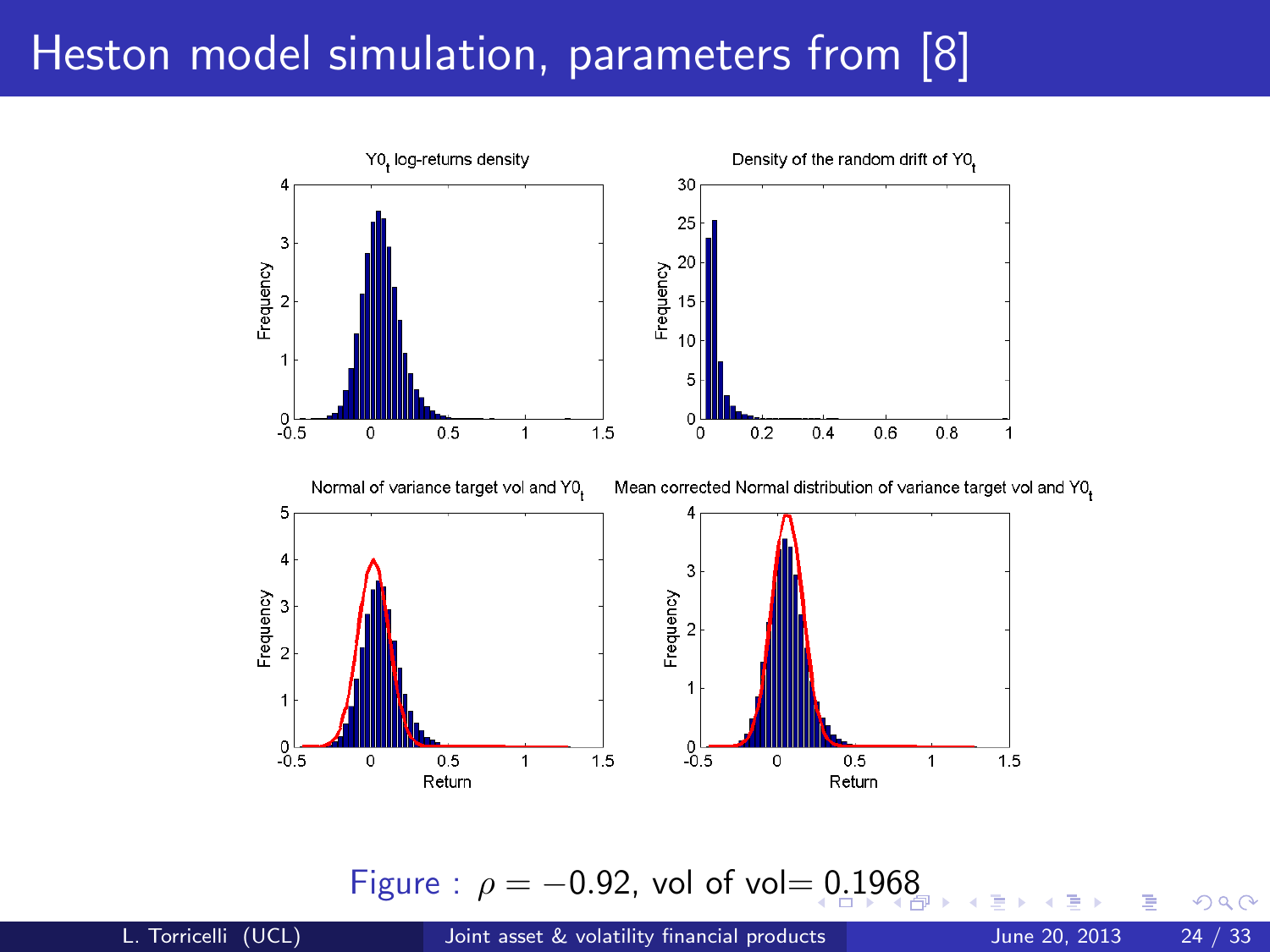

<span id="page-35-0"></span>Figure :  $\rho = -0.92$ , vol of vol[=0](#page-34-0).[09](#page-36-0)[6](#page-34-0)[8](#page-35-0)

L. Torricelli (UCL) [Joint asset & volatility financial products](#page-0-0) June 20, 2013 25 / 33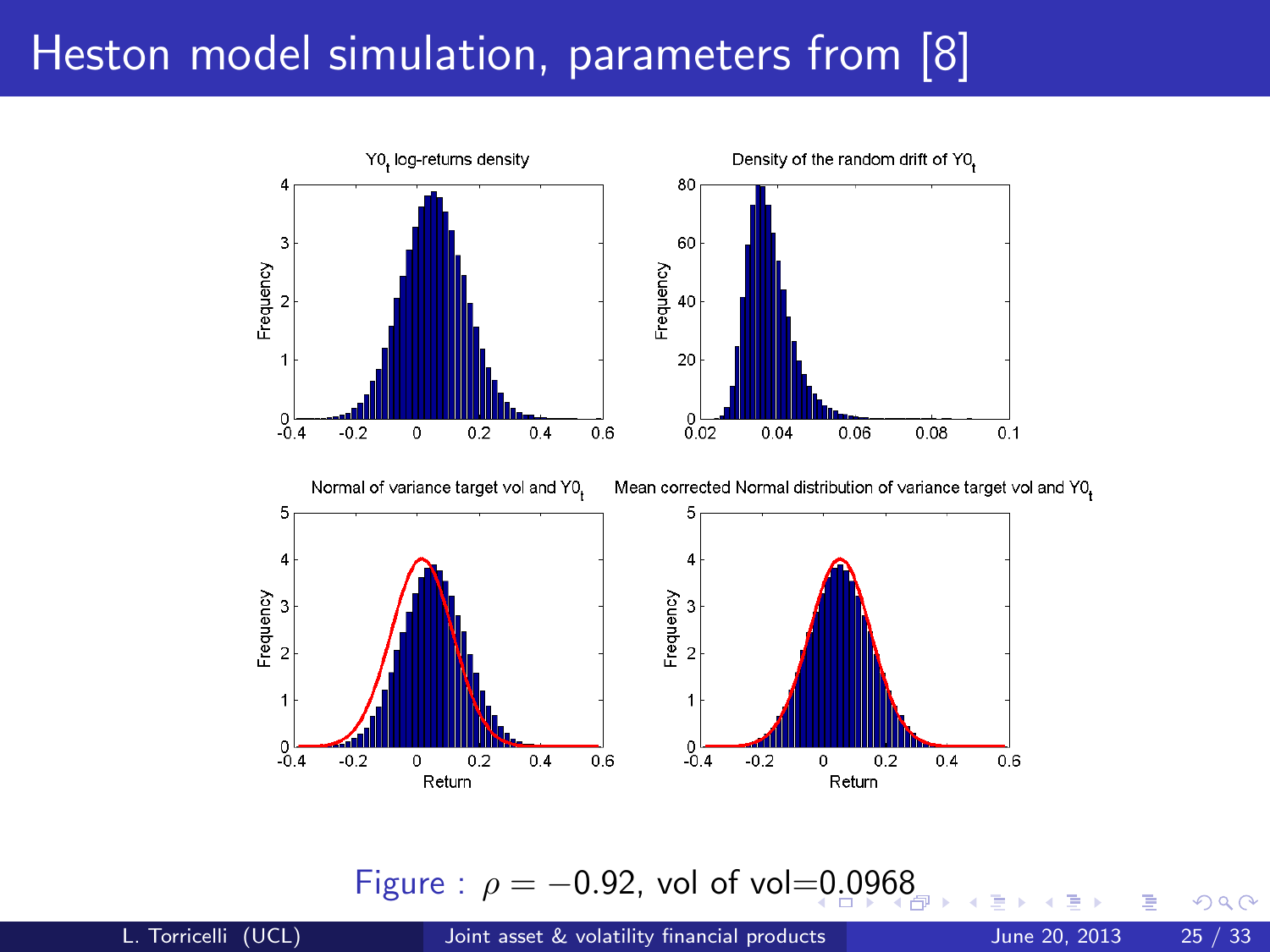

<span id="page-36-0"></span>Figure :  $\rho = 0.92$  $\rho = 0.92$  $\rho = 0.92$ , vol of vol=  $0.1968$  $0.1968$  $0.1968$ 

L. Torricelli (UCL) [Joint asset & volatility financial products](#page-0-0) June 20, 2013 26 / 33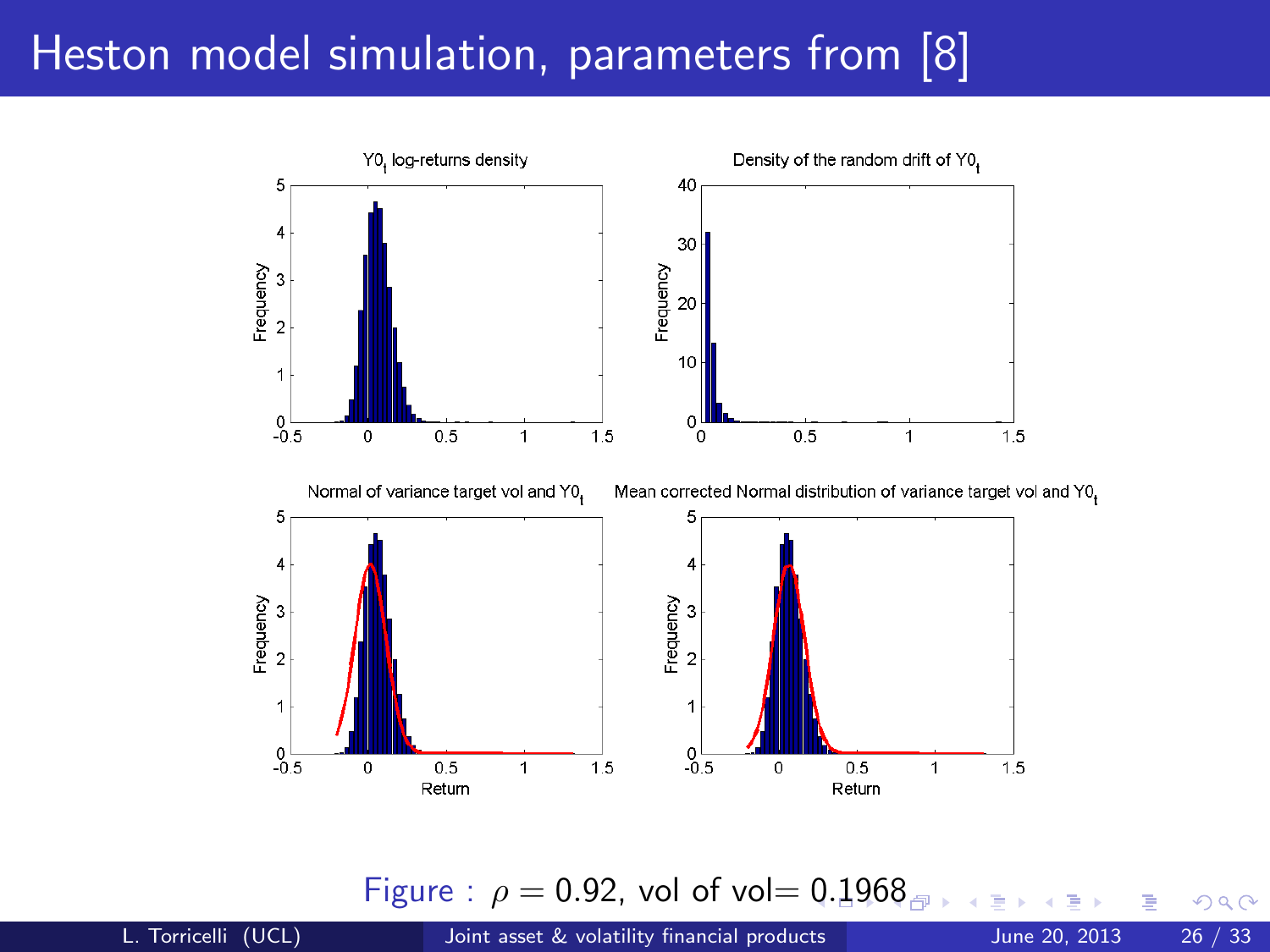

<span id="page-37-0"></span>Figure :  $\rho = 0.92$  $\rho = 0.92$  $\rho = 0.92$ , vol of vol=0.0[96](#page-38-0)[8](#page-36-0)

L. Torricelli (UCL) [Joint asset & volatility financial products](#page-0-0) June 20, 2013 27 / 33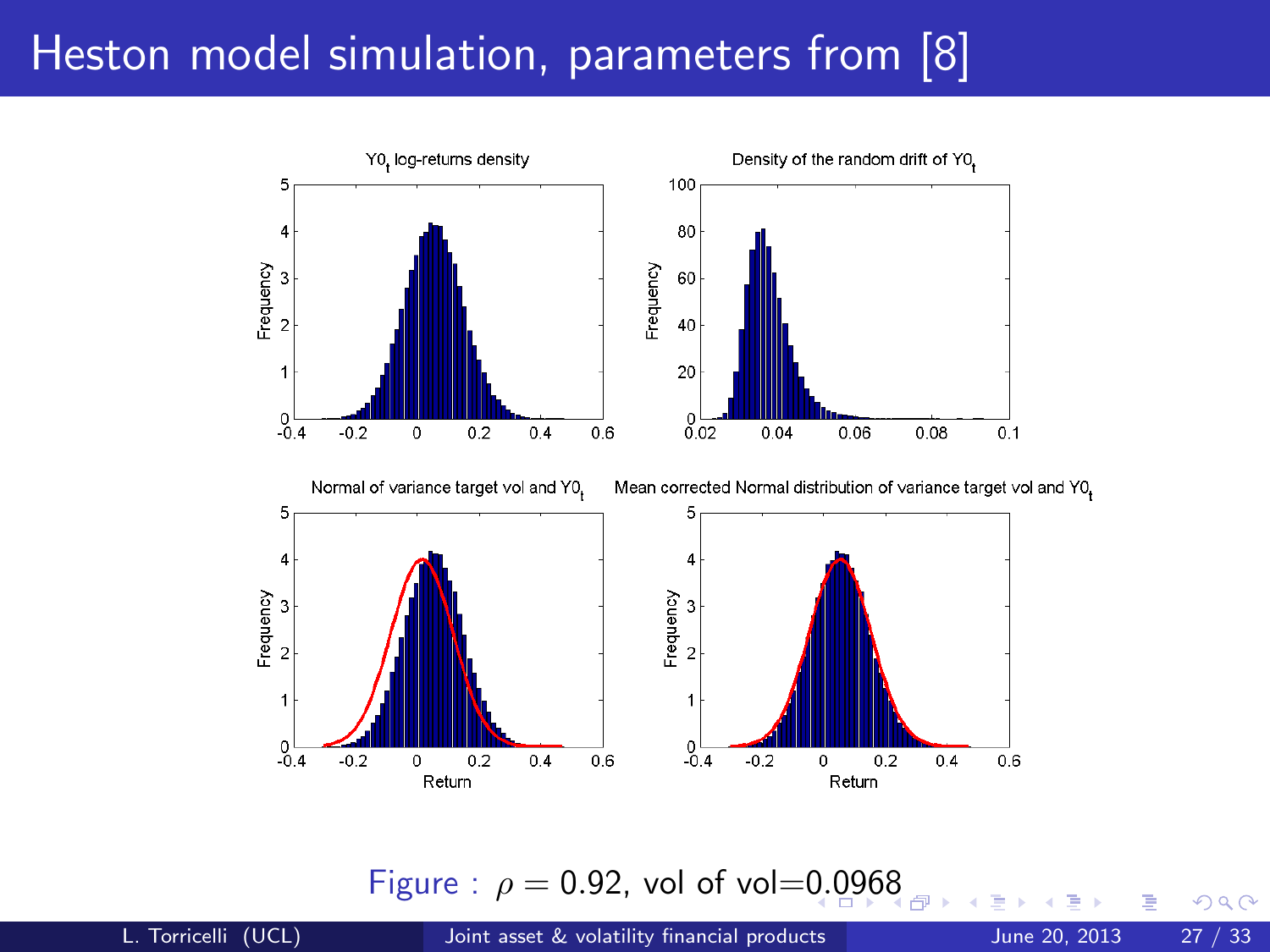More generally to the TVO case we might want to consider general European derivatives that pay on acombination of  $S_t$  and  $\langle X \rangle_t.$ 

These claims can be represented as a function  $F(x, y)$  of two variables. Assume that the joint evolution of  $S_t$ ,  $v_t = \sigma_t^2$  is given by the following Ito diffusion:

<span id="page-38-1"></span>
$$
\begin{cases}\ndS_t = (r - d)S_t dt + \sqrt{v_t} S_t dW_t^1 \\
dv_t = \alpha(t, v_t) dt + \beta(t, v_t) dW_t^2.\n\end{cases}
$$
\n(34)

This can be augmented as to include  $I_t = \langle X \rangle_t$  by considering the ODE:

<span id="page-38-2"></span><span id="page-38-0"></span>
$$
dl_t = v_t dt. \t\t(35)
$$

The correlation between  $W_t^1$ ,  $W_t^2$  is arbitrary. Hence under this framework we manage to extend the TVO pricing as to include correlation.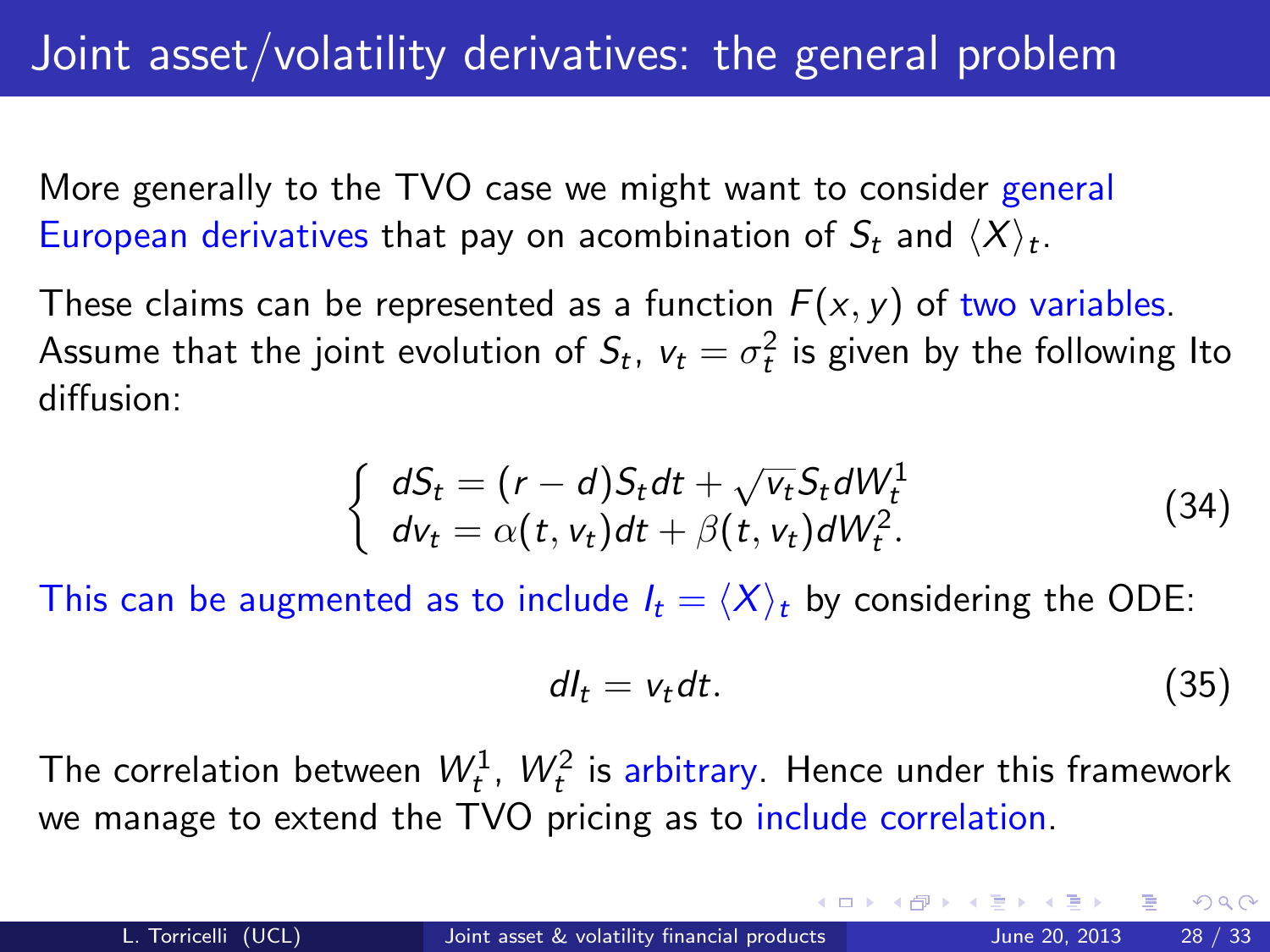# Joint asset/volatility derivatives: the general problem

The Feynman-Kac theorem tells us that under appropriate assumptions the discounted risk-neutral expectation of  $F(S_T, I_T)$  under the Markovian family of probability distibution generated by [\(34\)](#page-38-1)-[\(35\)](#page-38-2) is the solution of some parabolic PDE having terminal condition  $F(S_T, I_T)$ .

More precisely, and specifically:

<span id="page-39-0"></span>
$$
V_t = \mathbb{E}_t[e^{-r(T-t)}F(S_T, I_T)] \tag{36}
$$

is the solution to the degenerate PDE

<span id="page-39-1"></span>
$$
\frac{\partial V}{\partial t} + (r - d)S\frac{\partial V}{\partial S} + \alpha \frac{\partial V}{\partial v} + v\frac{\partial V}{\partial I} + \frac{vS^2}{2}\frac{\partial^2 V}{\partial S^2} + \frac{\beta^2}{2}\frac{\partial^2 V}{\partial v^2} + (37)\rho\beta\sqrt{v}S\frac{\partial V}{\partial S\partial v} - rV = 0,
$$
\n(38)

having terminal condition  $F(S_T, I_T)$ .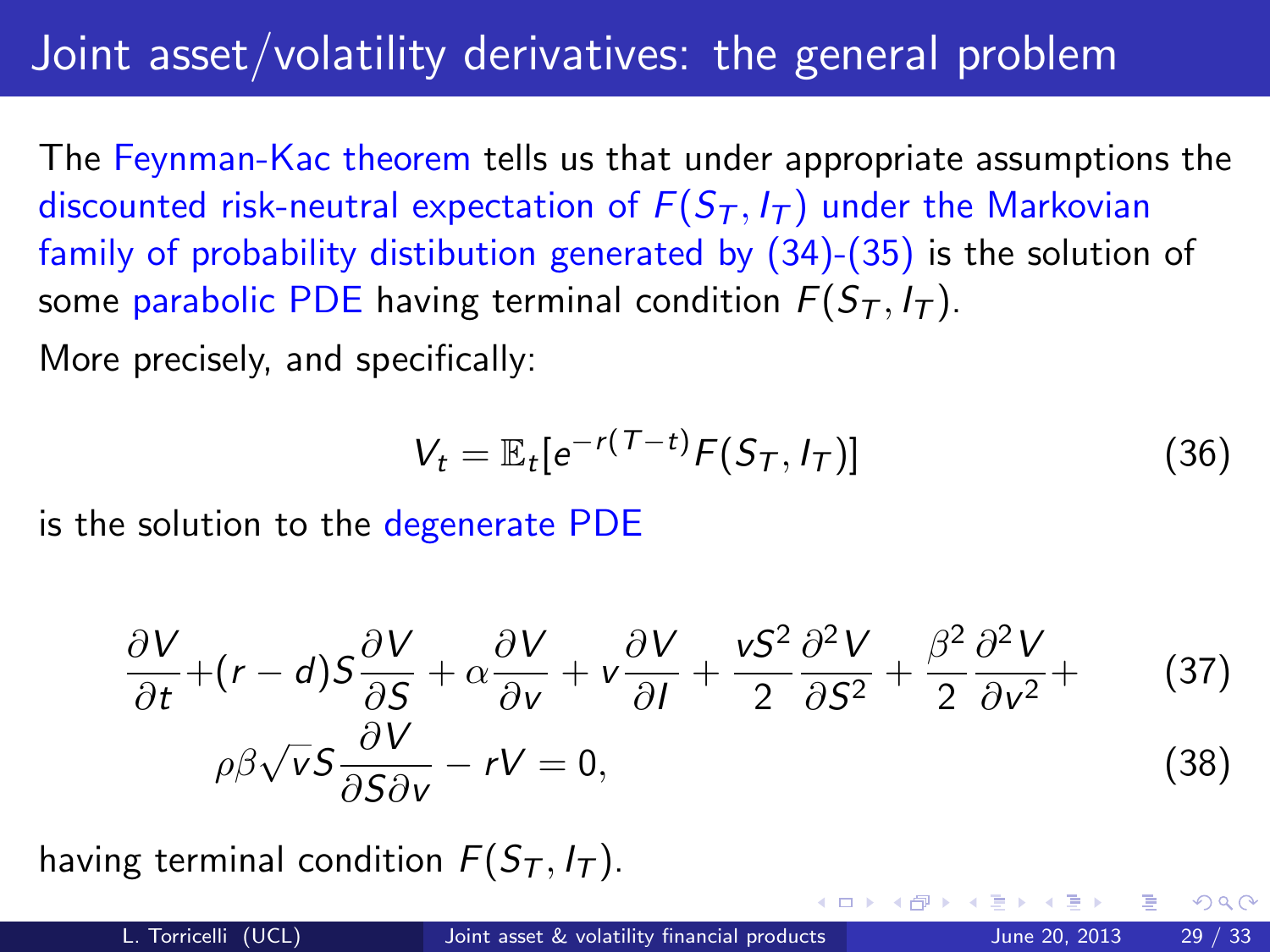### Joint asset/volatility derivatives: the general problem

Assume that the fundamental solution  $\gamma(z, v, t)$  of the PDE associated to the diffusion [\(34\)](#page-38-1) alone is known and let  $\Gamma(z,w)$  be instead the fundamental solution of [\(37\)](#page-39-1).

Notably, for most volatility modles we have that there exists  $G : \mathbb{R} \to \mathbb{R}$ and  $g:\mathbb{R}^2\to\mathbb{R}$  such that:

$$
\Gamma(z, w, v, t) = G(g(z, w), v, t) \tag{39}
$$

<span id="page-40-0"></span>
$$
\gamma(z,v,t)=G(g(z,0),v,t)\qquad \qquad (40)
$$

Finally, the following pricing equation holds true:

#### Proposition

Under certain constraints on [\(34\)](#page-38-1) the solution of [\(37\)](#page-39-1) is given by:

<span id="page-40-1"></span>
$$
V(S, I, v, t) = \frac{e^{-r(T-t)}}{4\pi^2} \times \int_{ik_1-\infty}^{ik_1+\infty} \int_{\substack{j,k_2-\infty \ L:\text{ Torricelli (UCL)}}}^{ik_2+\infty} S^{-iz} e^{-iz(r-d)(T-t)} e^{-iwt} \hat{\Gamma}(z, w, v, t) \hat{F}(z, w) dz dw. \tag{41}
$$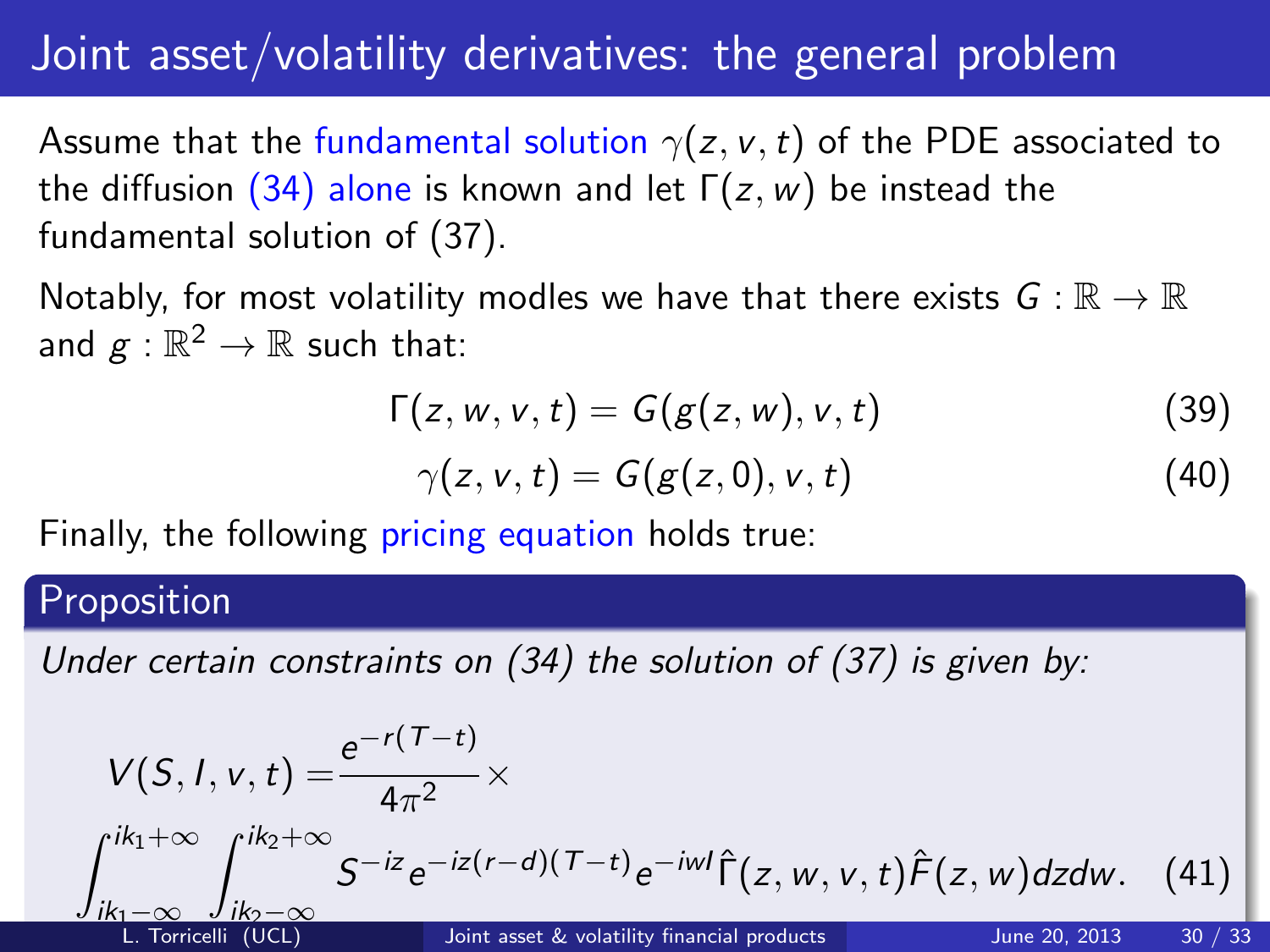The numerical evaluation of integral [\(41\)](#page-40-1) poses some difficulties, having a two-dimensional complex integrand. These can be both due to the oscillation and convergence rate along the choosen line.

There is a typical strategy to overcome these problems, allowed by the the Cauchy theorem: the saddle point method. We deform the integration countour to  $\gamma$  for which there exists a point  $p \in \gamma$  such that:

**1** The imaginary part of the integrand has a stationary point in  $p$ : this reduces the oscillation;

### <span id="page-41-0"></span>**Open problem 3:** Any way of determining  $\gamma$  for, say, the TVO payoff and the Heston model?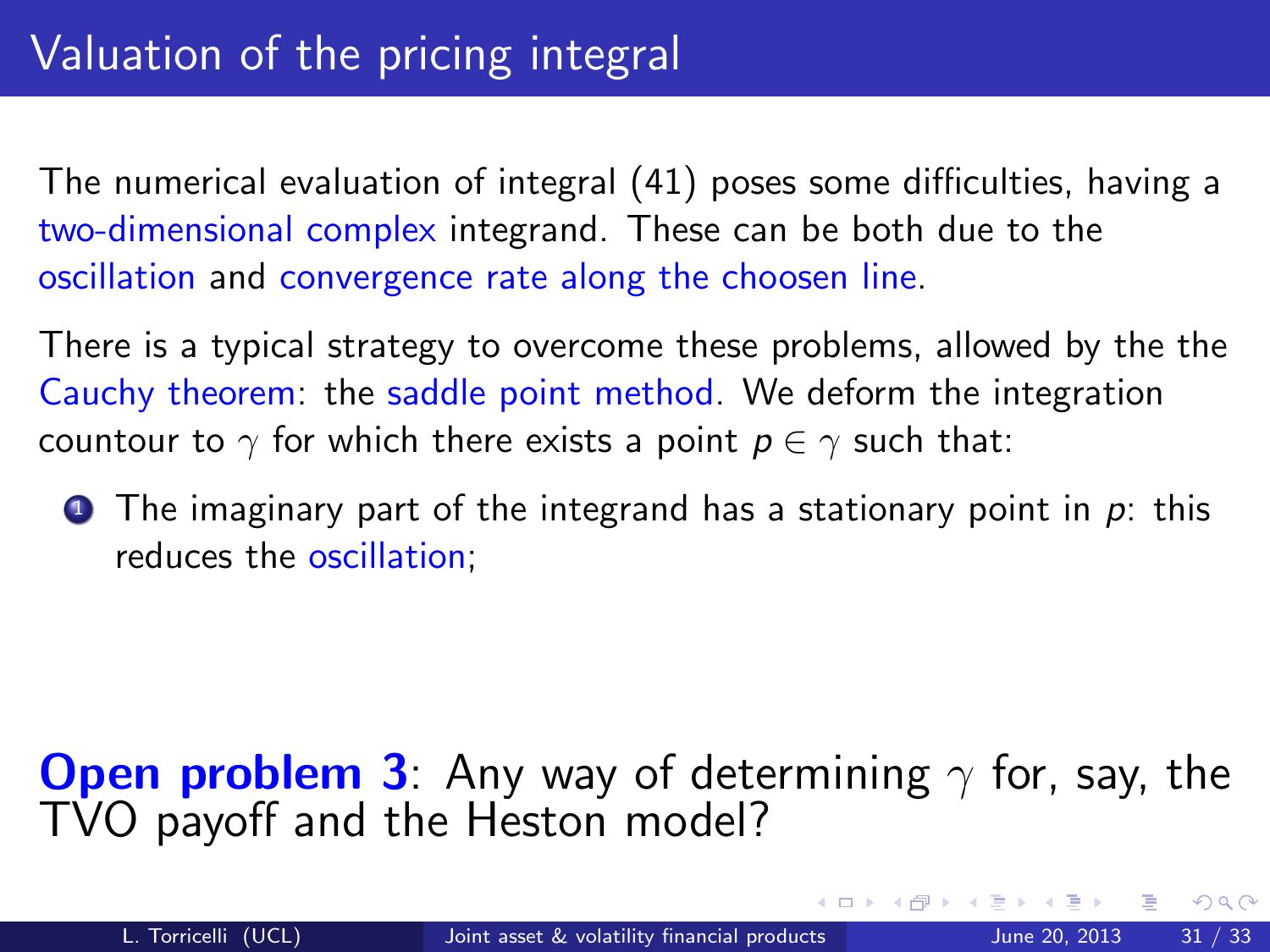The numerical evaluation of integral [\(41\)](#page-40-1) poses some difficulties, having a two-dimensional complex integrand. These can be both due to the oscillation and convergence rate along the choosen line.

There is a typical strategy to overcome these problems, allowed by the the Cauchy theorem: the saddle point method. We deform the integration countour to  $\gamma$  for which there exists a point  $p \in \gamma$  such that:

- **1** The imaginary part of the integrand has a stationary point in  $p$ : this reduces the oscillation;
- **2** The real part of the integrand has a local maximum in  $p$ ; this means that the mass is mostly around  $p$  and there is less computational effort to get the prescribed accuracy.

**Open problem 3:** Any way of determining  $\gamma$  for, say, the TVO payoff and the Heston model?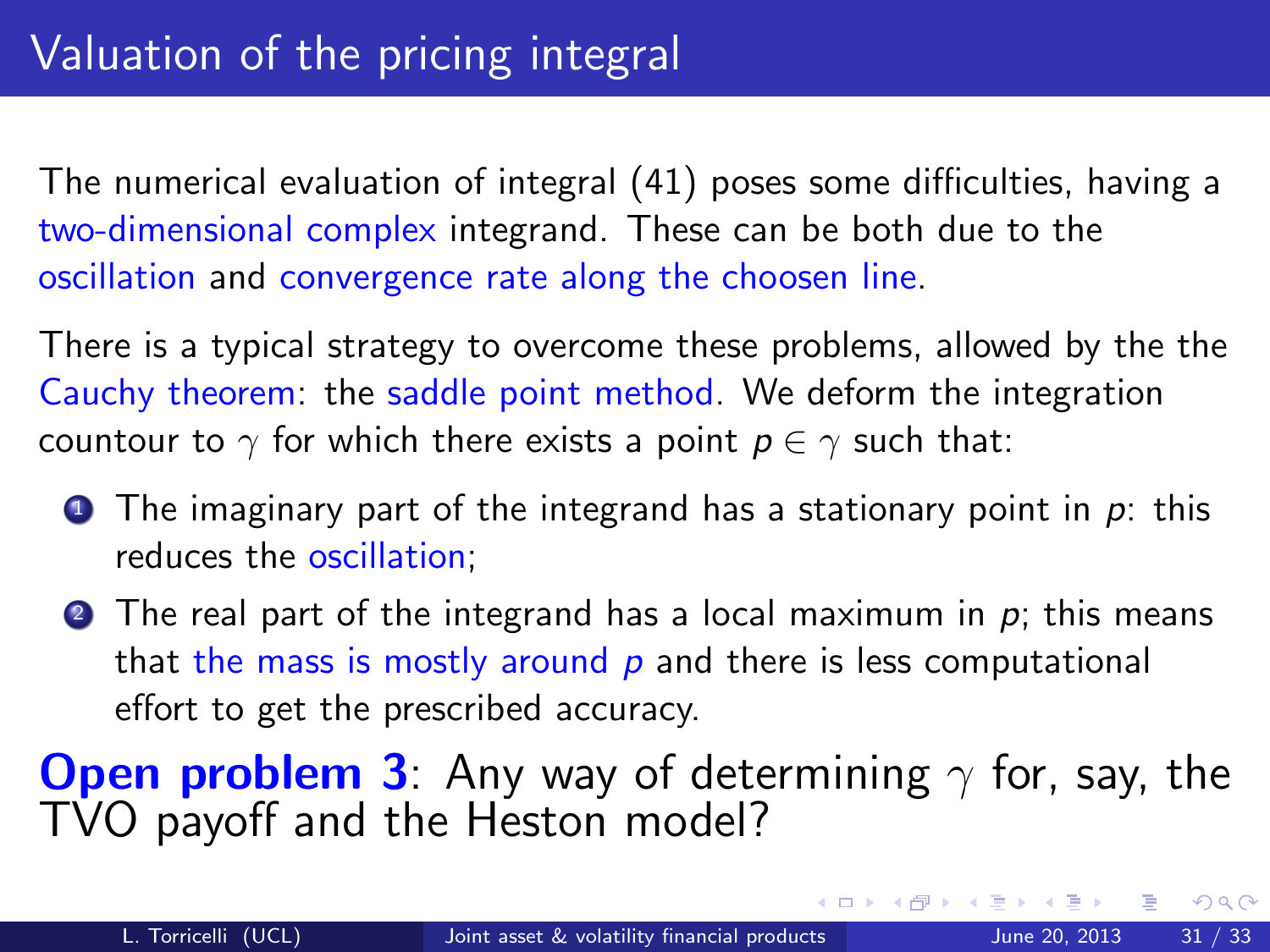### Joint asset/volatility derivatives: some fantasy payoffs

Following are some more payoffs of the type  $F(S_T, I_T)$ , which do not exist but could make sense as real-life investments:

**1** Double digital call:

$$
F(S_T, I_T) = 1\!\!1_{\{S_T \geq K_1, I_T/T \geq K_2\}};
$$
\n(42)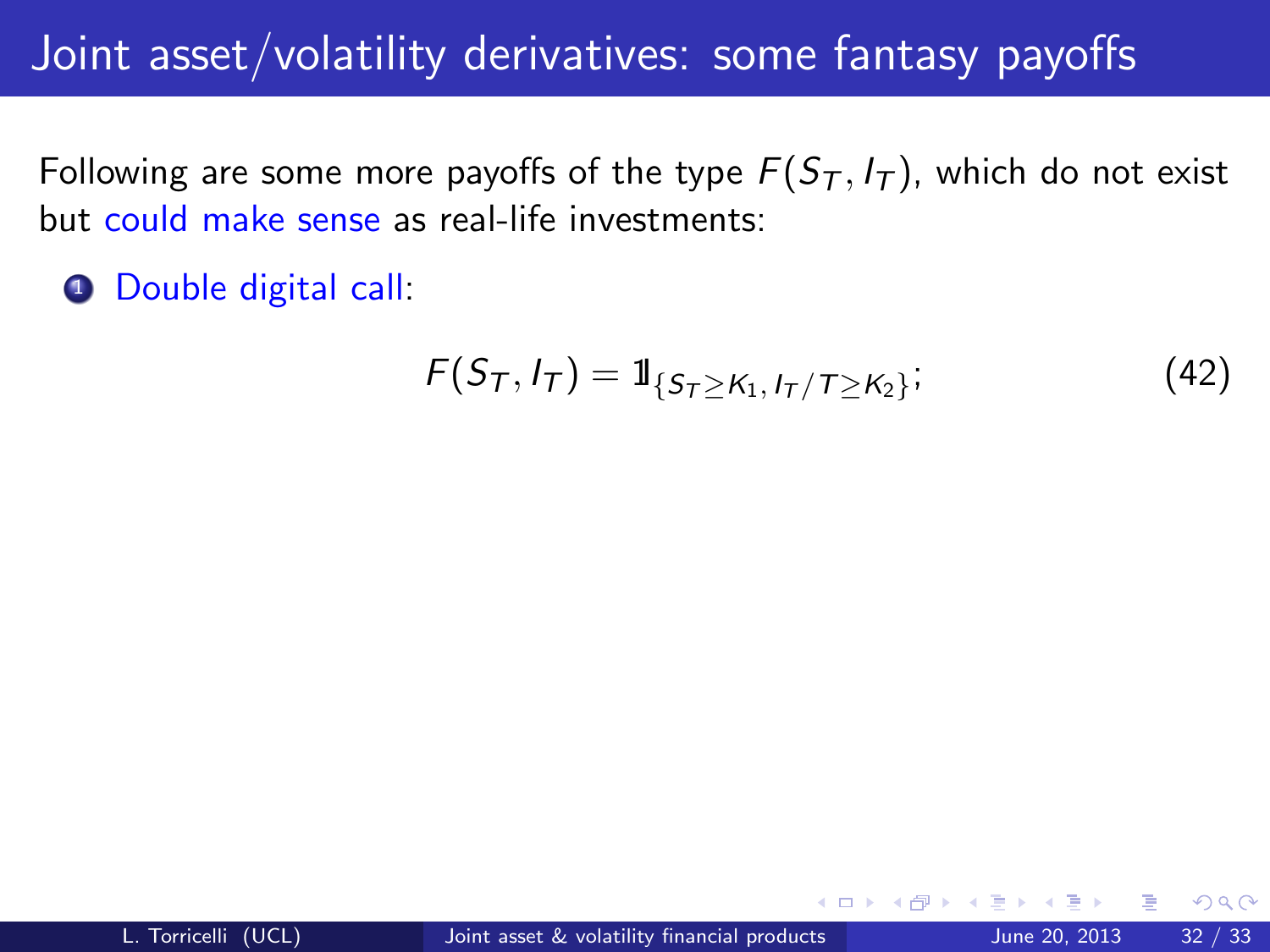### Joint asset/volatility derivatives: some fantasy payoffs

Following are some more payoffs of the type  $F(S_T, I_T)$ , which do not exist but could make sense as real-life investments:

**1** Double digital call:

$$
F(S_T, I_T) = 1\!\!1_{\{S_T \geq K_1, I_T/T \geq K_2\}};
$$
\n(42)

2 Volatilty capped call option:

$$
F(S_T, I_T) = (S_T - K)^+ 1\!1_{\{K_1 \le \sqrt{I_T/T} \le K_2\}};
$$
 (43)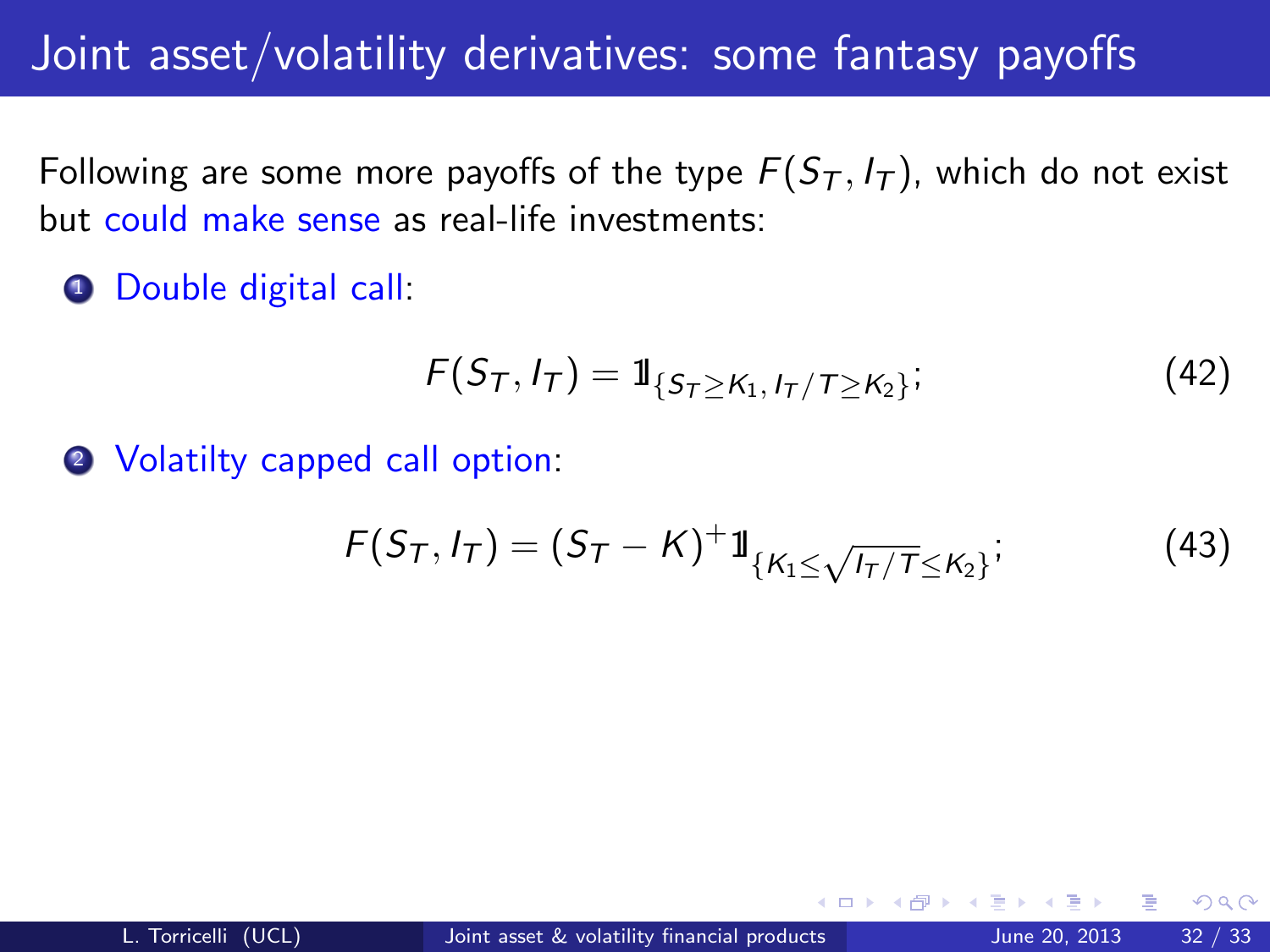### Joint asset/volatility derivatives: some fantasy payoffs

Following are some more payoffs of the type  $F(S_T, I_T)$ , which do not exist but could make sense as real-life investments:

**1** Double digital call:

$$
F(S_T, I_T) = 1\!\!1_{\{S_T \geq K_1, I_T/T \geq K_2\}};
$$
\n(42)

2 Volatilty capped call option:

$$
F(S_T, I_T) = (S_T - K)^+ 1\!1_{\{K_1 \le \sqrt{I_T/T} \le K_2\}};
$$
 (43)

**3** Volatility-struck call option:

<span id="page-45-0"></span>
$$
F(S_T, I_T) = \left(S_T - N\sqrt{\frac{I_T}{T}}\right)^+.
$$
 (44)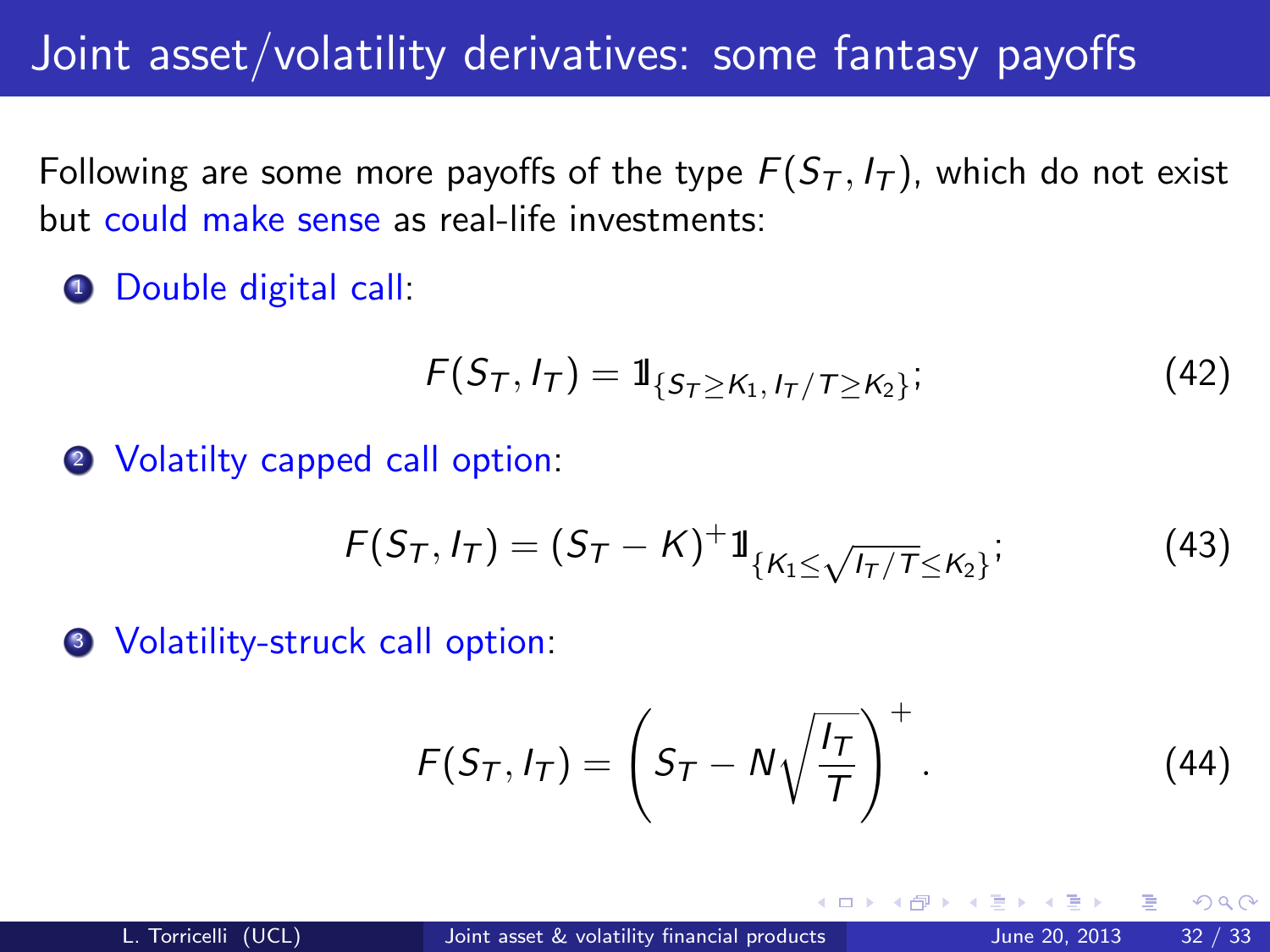# <span id="page-46-0"></span>Thank you

# All criticism, comments and suggestions welcome: lo.tor@tiscali.it lorenzo.torricelli.11@ucl.ac.uk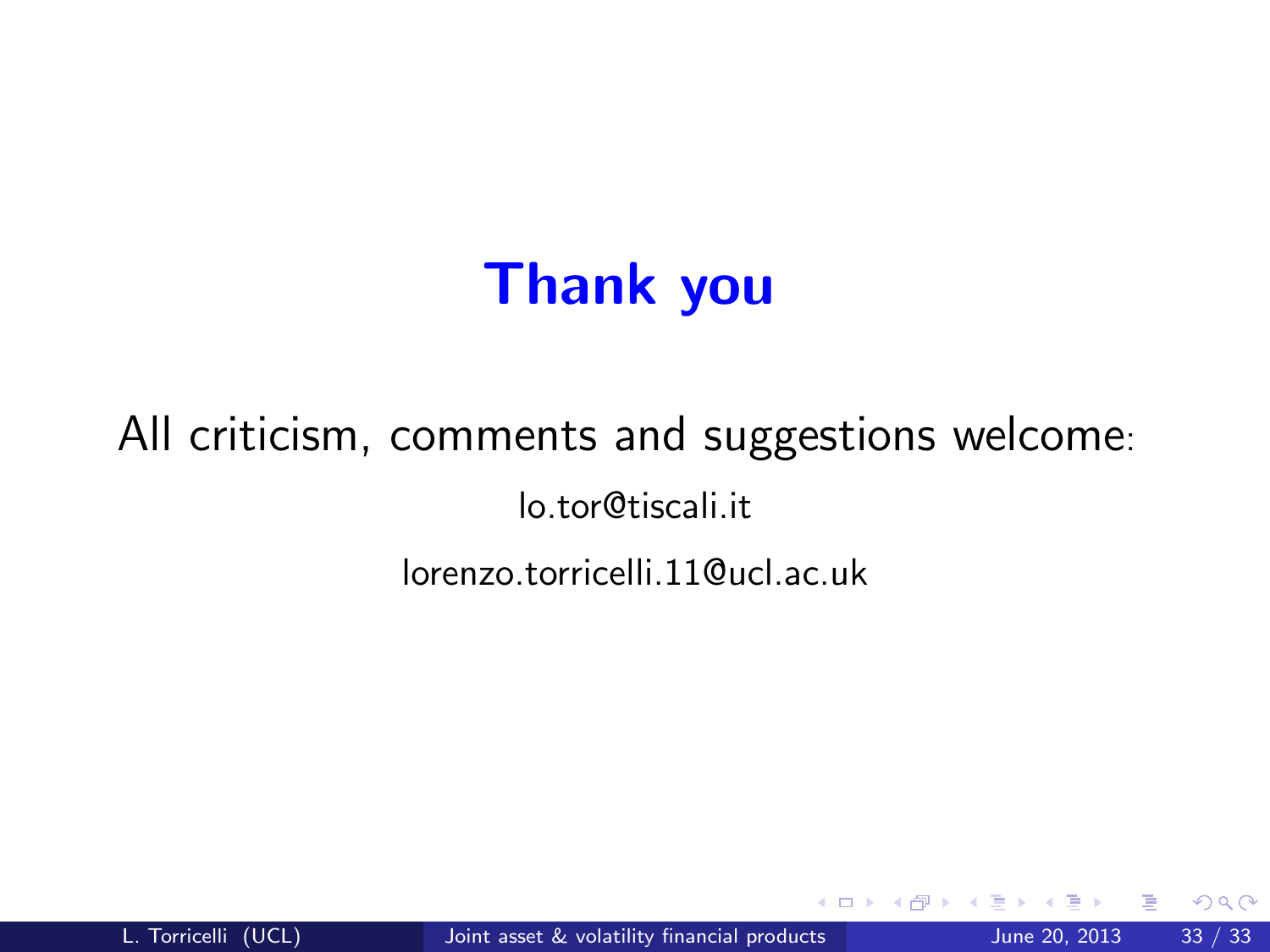<span id="page-47-1"></span>P. Carr, D. Madan, and R. H. Smith. Option valuation using the fast fourier transform. Journal of Computational Finance, 2:61–73, (1999).

#### <span id="page-47-0"></span>P. Carr and R. Lee.

Robust replication of volatility derivatives.

Mathematics in finance working paper series, New York University, Courant Institute of Mathematical Sciences, (2008)3.

G. Di Graziano and L. Torricelli.

Target volatility option pricing,

International Journal of Theoretical and Applied Finance 15(1) (2012).

#### <span id="page-47-2"></span>Daniel Dufresne.

The Integrated Square-Root Process. University of Montreal Research Paper 90 (2001).

#### A. Estrella.

Taylor, Black and Scholes: series approximations and risk management pitfalls.

<span id="page-47-3"></span>Research Paper 9501, Federal Reserve Bank [o](#page-46-0)f [N](#page-48-0)[e](#page-45-0)[w](#page-46-0) [Y](#page-47-3)[o](#page-37-0)[r](#page-38-0)[k,](#page-48-0) [\(](#page-37-0)[1](#page-38-0)[99](#page-48-0)[5\)](#page-0-0)[.](#page-48-0)  $QQ$